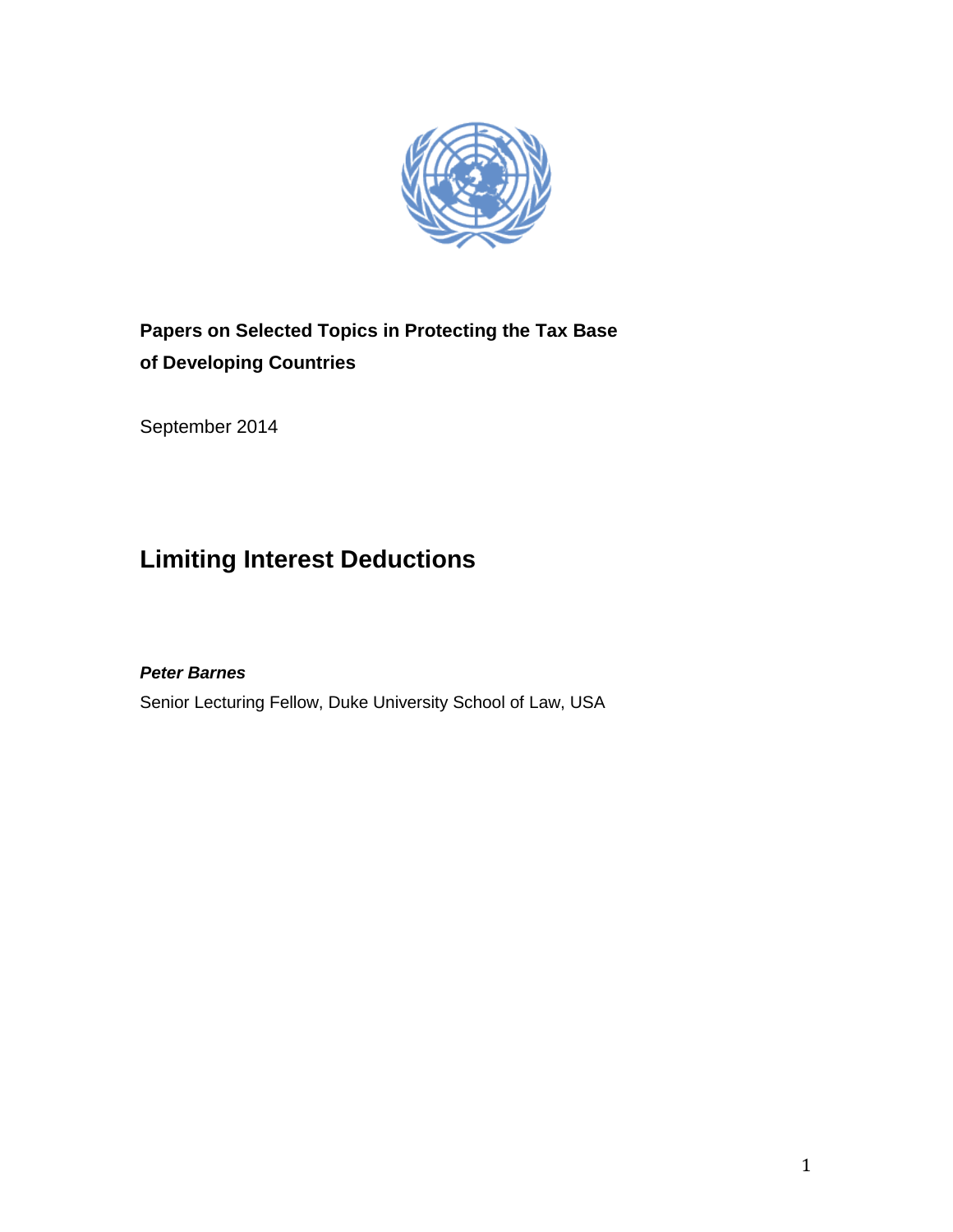### **Contents**

| I.                                                                   |  |
|----------------------------------------------------------------------|--|
| A.                                                                   |  |
|                                                                      |  |
| C.                                                                   |  |
| D.                                                                   |  |
| II.                                                                  |  |
| Tax Considerations Regarding Thin Capitalization and Related<br>III. |  |
| Determining Whether a Taxpayer has "Excessive" Debt 11<br>А.         |  |
| <b>B.</b>                                                            |  |
| C.                                                                   |  |
| D.                                                                   |  |
| Е.                                                                   |  |
| IV.                                                                  |  |
| V.                                                                   |  |
|                                                                      |  |
|                                                                      |  |

Papers on selected topics in protecting the tax base of developing countries are preliminary documents for circulation at the "Workshop on Tax Base Protection for Developing Countries" (Paris, France 23 September 2014) to stimulate discussion and critical comments. The views and opinions expressed herein are those of the authors and do not necessarily reflect those of the United Nations Secretariat. The designations and terminology employed may not conform to United Nations practice and do not imply the expression of any opinion whatsoever on the part of the Organization.

United Nations Department of Economic and Social Affairs United Nations Secretariat, DC2-2178 New York, N.Y. 10017, USA Tel: (1-212) 963-8762 • Fax: (1-212) 963-0443 e-mail: TaxffdCapDev@un.org http://www.un.org/esa/ffd/tax/2014TBP2/

© United Nations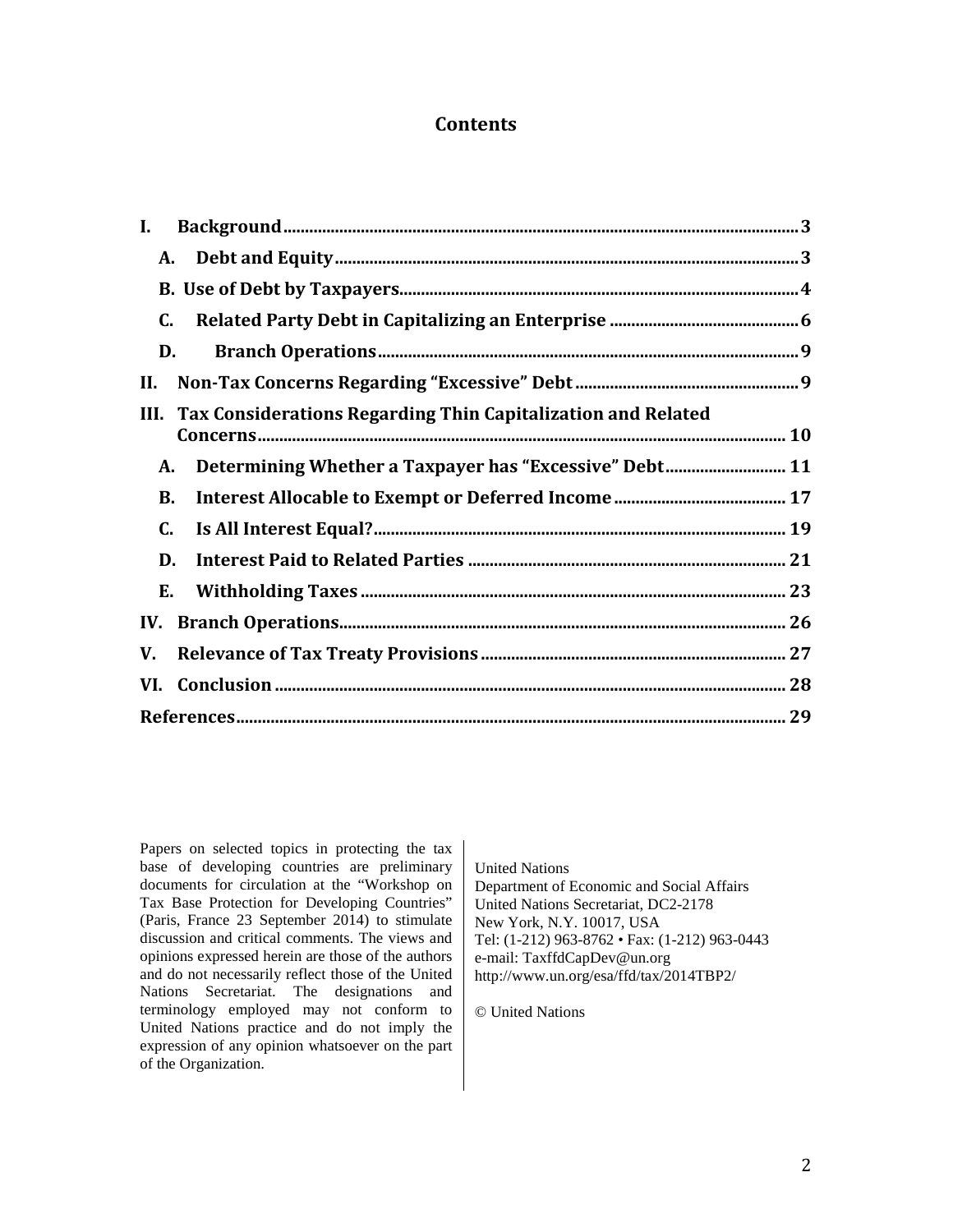## **Limiting Interest Deductions and Other Financial Payments**

*Peter A. Barnes*

For many decades – indeed, long before the G-20 and the OECD launched their project on Base Erosion and Profit Shifting (BEPS) – the proper tax treatment of interest payments has challenged tax authorities. The issues include very basic questions (what is interest?) and practical concerns of tax administration (how to determine what is "excessive" interest).

The BEPS project puts the issue of interest squarely into focus. Action Item 4 is titled "Limit base erosion via interest deductions and other financial payments." The description states, in part, that this action item will

*Develop recommendations regarding best practices in the design of rules to prevent base erosion through the use of interest expense, for example through the use of related-party and third-party debt to achieve excessive interest deductions or to finance the production of exempt or deferred income, and other financial payments that are economically equivalent to interest payments.* 

Reflecting, perhaps, the difficulty of this task, Action Item 4 will be completed in the second wave of BEPS projects, in September 2015.

This paper examines many of the issues that will likely be addressed in the OECD paper on the deductibility of interest payments, but with a special focus on the challenges faced by tax administrators in developing countries. As discussed more fully below, developing countries face many of the same challenges with respect to interest payments as developed countries, but with fewer resources to audit taxpayers and enforce the laws, and with a greater need to attract investment capital. Accordingly, developing countries may choose to adopt more bright-line rules with respect to the tax treatment of interest payments than developed countries, where often complex and over-lapping limitations and exceptions apply.

- <span id="page-2-1"></span><span id="page-2-0"></span>I. Background
	- A. Debt and Equity

Intuitively, taxpayers and tax administrators know what is meant by the terms "debt" and "equity."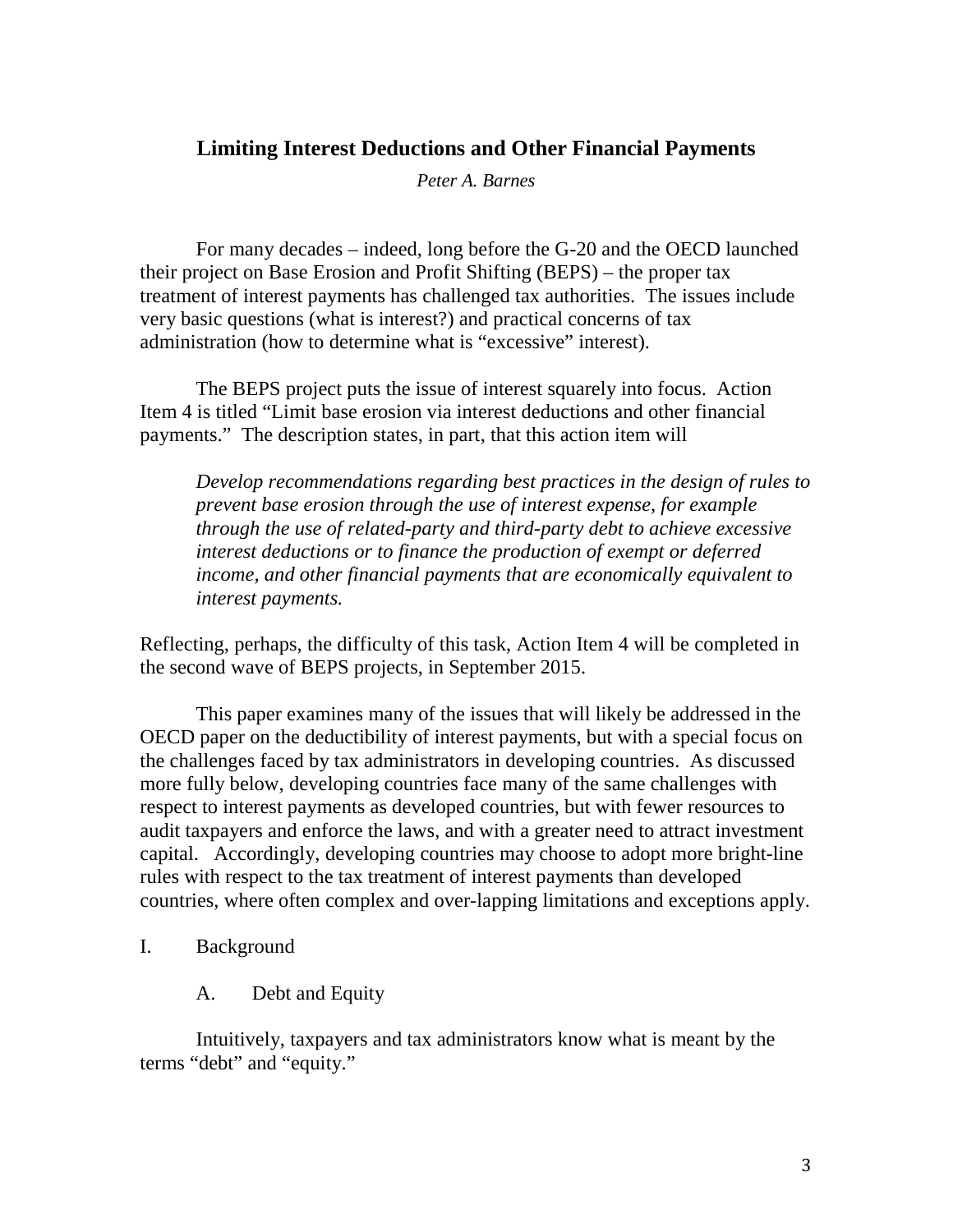- A debt instrument, classically a loan (from a bank, perhaps) or a bond (issued by a government or corporate borrower), entitles the holder to receive a fixed, periodic return, typically called interest. The holder does not have an ownership interest in the borrower, so the holder does not share in profits of the borrower. But, for the same reason, the holder ranks ahead of the owners of the borrower in the event of a default or bankruptcy.
- Equity, in whatever form issued, represents an ownership interest in the underlying entity.

For business taxpayers, interest payments generally are viewed as an ordinary business expense and may be deducted by the taxpayer in determining its taxable income. The interest payment is treated as income to the recipient in determining the recipient's taxable income.

Payments with respect to equity, on the other hand, are typically not deductible by the payer, since the payments represent an after-tax return on a capital investment. The tax treatment of the equity payment in the hands of the recipient depends on the tax system applicable to the recipient; in some cases, the payment will be fully taxable in the recipient's home country, but, in other cases, the payment is partially or wholly exempt. (The country from which the dividend is paid may levy a withholding tax on the dividend, representing a tax on the shareholder.)

Although it is often clear that a particular instrument should be classified as debt or equity – and, therefore, the proper tax treatment for payments on that instrument can be readily determined under the applicable tax laws – there are some instruments that are not clearly debt or equity. For instance, an instrument may provide for fixed payments of interest but also provide for a share of profits, in the event the profits exceed a certain level. It is beyond the scope of this paper to discuss the variations in financial instruments that exist today (and new instruments are being designed regularly by financial engineers) but it is important to acknowledge that determining whether a particular payment is "interest" for tax purposes is not always easy.

A most difficult issue for tax officials seeking to prevent improper tax base erosion and profit shifting is the proper treatment of hybrid instruments: financial instruments that are treated as debt by one taxing authority but as equity by another taxing authority. Hybrid instruments are the subject of BEPS Action Item 2 and are dealt with in the paper by Peter Harris.

<span id="page-3-0"></span>B. Use of Debt by Taxpayers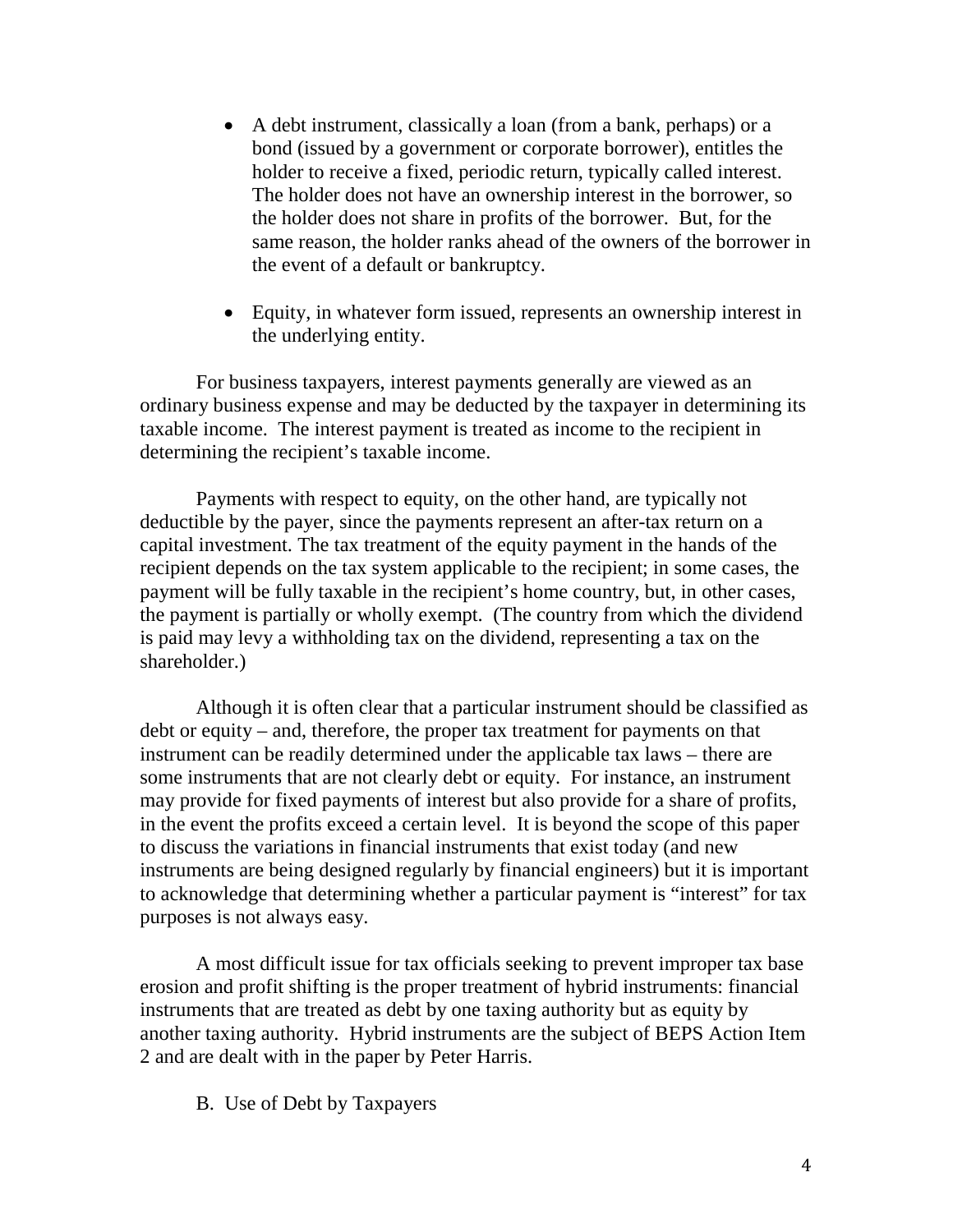The availability and use of debt is widely recognized as an important element of a healthy business environment. Indeed, a lack of credit can deter economic growth. This point is illustrated by the efforts of governments today to ensure that increased regulation of financial institutions is balanced against the need for these institutions to readily lend to growing businesses. The importance of credit is also illustrated by the wide support for micro-lending and other programs to extend credit markets to small businesses (including individuals) in developing countries, as a means for generating economic growth.

For a business, the availability of debt is often essential to growth. There are several reasons why an investor may need to borrow funds to grow a business (and, accordingly, make interest payments):

First, debt may be incurred as part of the capitalization of the enterprise, in combination with equity.

- i. Using debt, the initial investor increases the pool of available capital, by bringing in additional sources of capital that want the comparative safety of being paid before equity investors receive a return.
- ii. Debt allows the owners to expand the business without diluting control. If expansion can only be funded through new equity, the original owners will have a reduced stake in the larger enterprise.
- iii. Economic studies have shown that the use of debt can bring discipline to the operation of an enterprise, resulting in long-term improved profitability and operation.

Second, debt may be incurred in connection with the purchase of property or goods. For instance, real property may be purchased with a mortgage, or goods may be purchased with extended payment terms that trigger interest on unpaid balances. In each of these situations, the lender typically has a priority right to the property or goods, as security for the loan, and therefore may be willing to extend the loan on favorable interest terms.

Third, an enterprise will typically require a line of credit to provide working capital, or to support working capital. This line of credit may be drawn upon, or it may simply be available for a future need.

In each of these situations, the interest expense incurred in connection with the debt is generally treated as an ordinary and necessary business expense and will be allowed as a deductible expense in computing the taxable income of the enterprise. While these deductible payments "erode" the tax base of the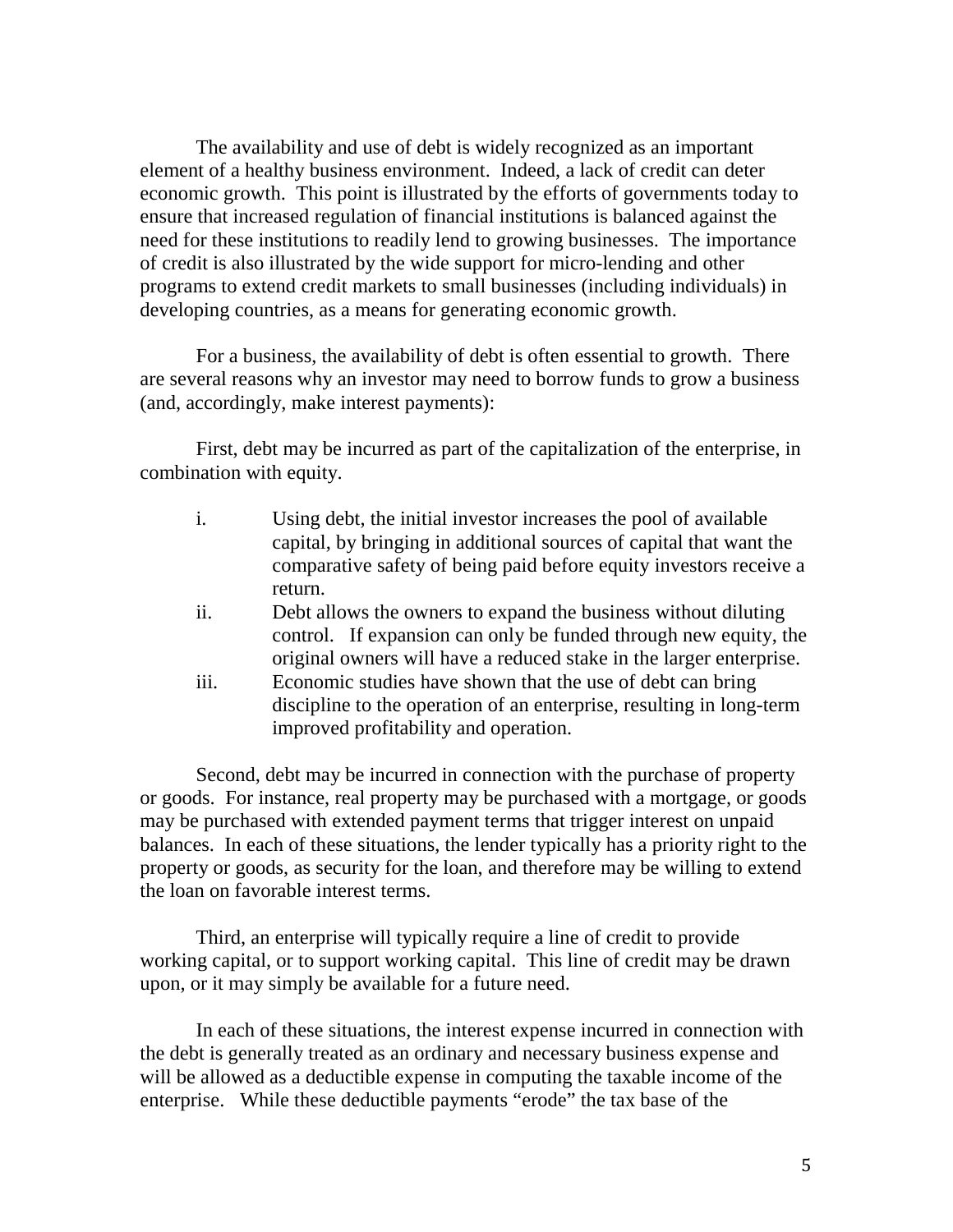enterprise, they are inherently no different than any other ordinary and necessary deductible expenses, such as wages, rents or purchases of services and raw materials.

## C. Related Party Debt in Capitalizing an Enterprise

<span id="page-5-0"></span>As noted above, debt may be used in connection with the capitalization of an enterprise. One situation deserves special focus: the simultaneous use of debt and equity by a single investor (or an investor and its related affiliates) to capitalize a new investment.

*Example: Acme Corporation, a resident of Country X, seeks to create a subsidiary corporation, Beta Corporation, in Country Y. Beta requires initial funding of \$1,000 in order to begin business. Acme could provide that funding by* 

- *Investing \$1,000 of equity, or*
- *Investing \$500 of equity and \$500 of debt (or any other combination of debt and equity).*

The choice of whether to use equity only, or a combination of debt and equity, generally will depend on a complex blend of both tax and non-tax considerations.

## i. Tax considerations

If Acme Corporation invests wholly with equity, Beta will not be required to make any interest payment (because there is no debt) and Beta will, of course, have no tax deduction related to its initial funding. Acme's return on the investment will be entirely in the form of dividends.

If the initial funding is partly in the form of equity (say, \$500) and partly in the form of debt (\$500), Beta Corporation's payments of interest on the \$500 of debt generally will be deductible in Country Y, reducing the corporate income tax expense for Beta Corporation.

This deduction for an interest payment generally is a positive benefit for Acme and Beta, taken as a group. However, other tax considerations also arise:

• Does Beta have sufficient taxable income against which to deduct the interest payments to Acme so that the deduction for interest expense is economically valuable? If no deduction is available in the current year, will the deduction be available in a future year? The answer to this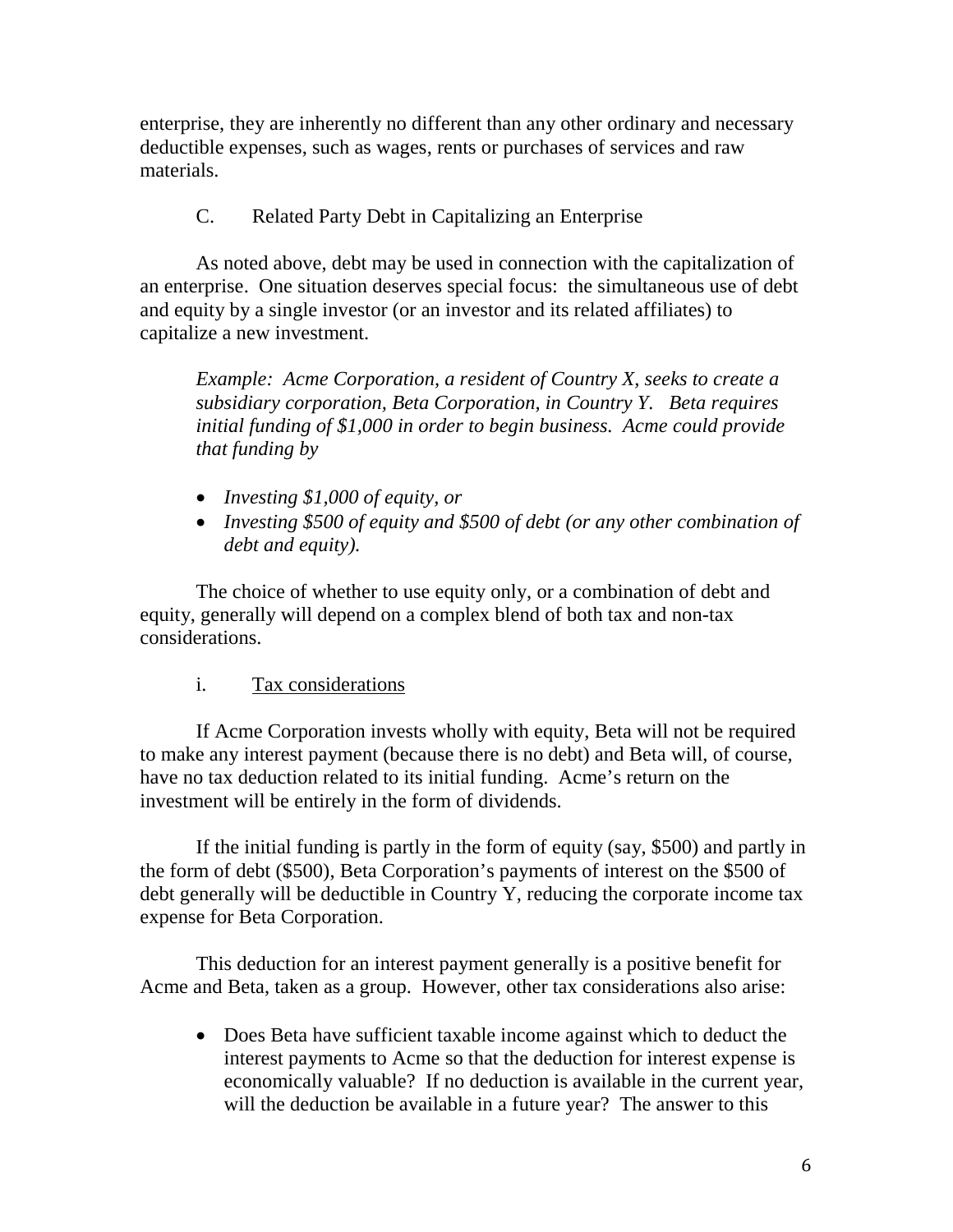question requires consideration of both future earnings of Beta and Country Y's rules on the carry-forward of losses.

- Does Country Y impose a withholding tax on the interest payment to Acme, and, if so, what is the rate? How does the economic impact of that withholding tax compare to the potential economic benefit of the income tax deduction to Beta for the interest payment?
- What is the tax treatment of Acme in Country  $X$ ? Is the interest taxable to Acme? At what rate? How does the tax treatment of the interest received by Acme in Country X compare to the tax treatment of a dividend received by Acme in Country X?
- If there is a withholding tax imposed by Country Y on dividends, or interest, or both, can that withholding tax be claimed as a credit against the Country X tax, or are there other considerations (e.g., excess foreign tax credits for Acme) that make the withholding tax imposed by Country Y a deadweight cost? If the debt investment to Beta is not made by Acme, but by an affiliate of Acme and Beta in a third country, Charlie Corporation in Country Z, then the analysis of the tax consequences of the interest payments will be made with respect to Charlie Corporation.

Of course, Acme and Beta (and Charlie) have some information (but not complete information) to determine whether the interest deduction will benefit the two related companies as a group, and that information will guide the decision whether to invest in Beta wholly with equity or with some combination of debt and equity. But it is useful to recognize that the decision whether to invest with debt (and therefore potentially "erode" the local tax base through deductible interest payments) requires a complex projection of both current and future business and tax developments.

## ii. Non-tax considerations

While tax issues are often an important driver whether to use debt to capitalize an investment, there can be significant non-tax considerations as well. Two factors deserve focus here.

First, it is usually very difficult to reduce the level of equity investment in a corporation. To use the example above, if Acme invests \$1,000 entirely as equity into stock of Beta, the corporate law of Country Y generally limits the ability of Acme to reduce that equity investment, even if the full \$1,000 is no longer required in order to operate the Beta business.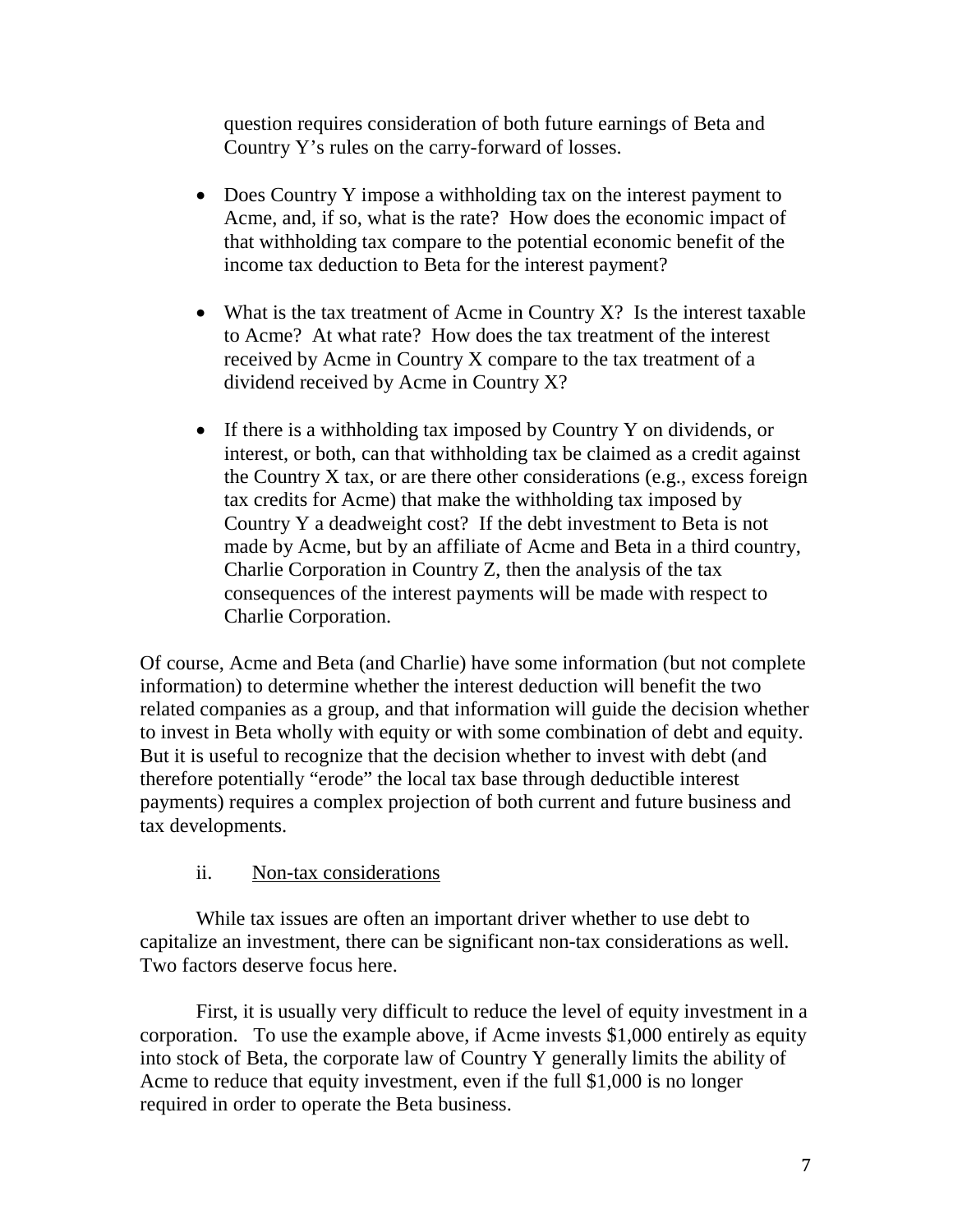For instance, corporate law may require Acme (and Beta) to seek court approval for a capital reduction, with extensive notice to creditors (and potential creditors) as well as submissions to the court of detailed financial information. The proceeding can be lengthy and expensive, and it may or may not be successful.

Accordingly, Acme may choose to capitalize Beta in part with debt, even though an all-equity investment would potentially be more tax-efficient. Using debt as part of the capital for Beta allows Acme to withdraw the debt at a future time (by having Beta repay the debt, possibly by means of obtaining alternative debt from other parties). This capital flexibility for Acme can be an important factor in determining how best to capitalize Beta.

A second non-tax factor for Acme to consider is the accounting treatment for any debt investment that it makes in Beta. The applicable accounting rules can be fiendishly complex, but, in simple terms, Acme or Beta may be required to recognize on a quarterly basis certain gain and loss from any currency fluctuations related to the debt. This would arise, for instance, if the functional currency for Acme is different from the functional currency for Beta, which is often the case for two companies located in two different countries. In such a case, the debt instrument necessarily will be denominated in a non-functional currency for one party or the other. Depending on the currency in which the debt is denominated, whether that debt can be properly hedged, and other factors, the use of debt to partially capitalize Beta may result in the recognition of substantial quarterly gain or loss for purposes of financial reporting.

This non-tax consideration may drive Acme to capitalize Beta with equity.

iii. Summary

This example and the considerations that influence the way in which Acme chooses to capitalize its new investment in Beta, sets a framework for the issues discussed below. Although the analysis for any specific investment can be complex, two general observations are widely applicable:

- There is no simple rule that dictates whether the use of all-equity or some combination of debt and equity to capitalize an investment yields the most favorable tax result, taking into consideration both home and host country tax considerations.
- Taxpayers, of course, have flexibility in their decision-making on this issue, and will generally seek to maximize the benefits from the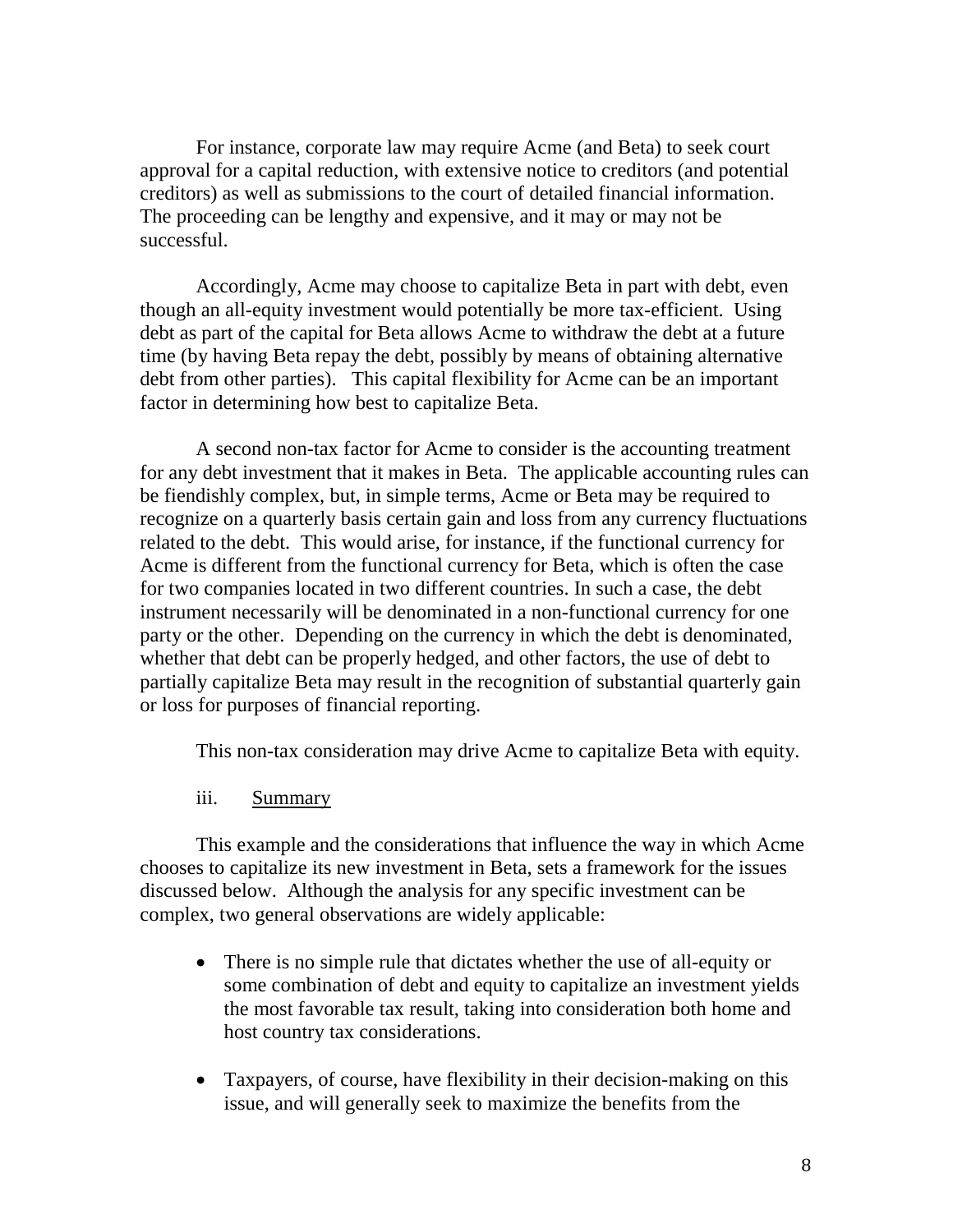investment, taking into account both tax and non-tax considerations. Whether the benefits are, indeed, maximized often depends on future business consequences that are not entirely knowable at the time of the investment.

#### D. Branch Operations

<span id="page-8-0"></span>The discussion of debt and equity above assumes that a corporation in one country (e.g., Acme in Country X) will establish a separate legal entity in the other country (e.g., Beta in Country Y). In many cases, of course, there is no separate legal entity; rather, Acme may establish a branch or permanent establishment in the other country. Typically, Acme would be taxable in Country Y on the profits of its branch here.

Concerns regarding the deductibility of interest – and the possible erosion of tax base – arise in connection with branches, just as they arise in connection with related corporations. Many of the considerations and concerns are the same for corporations and for branches, but some issues are different. The concerns regarding interest payments for branches are discussed below at section IV.

#### <span id="page-8-1"></span>II. Non-Tax Concerns Regarding "Excessive" Debt

Although the focus of this paper is on tax issues and the appropriate limitations under tax law for "excessive" interest, it is important to recognize that erosion of the tax base is only one driver – and often a limited driver – for legal limits on the use of debt by business enterprises. An equally strong motivation for limiting debt in most countries is a concern over corporate governance and a prudential limit on the amount of risk that a business enterprise can assume. Tax rules must respect and be integrated with these non-tax concerns regarding excessive debt and the resulting excessive interest payments.

Government regulators may seek to limit the amount of debt that an enterprise takes on, in order to reduce the risk that a business failure would have knock-on effects for workers, suppliers, customers and others. Businesses are necessarily linked to each other in national and international economies. The most forceful example of these connections arose during the fiscal crisis of 2007-2009. At that time, the failure of some businesses and the potential failure of many more businesses demonstrated the consequences to the global economy that arise when a single business takes on too much risk and fails, triggering a succession of failures at other businesses.

Government restrictions may be explicit (e.g., specific debt/equity limits imposed by law, at the time the business is created and, in some cases, on an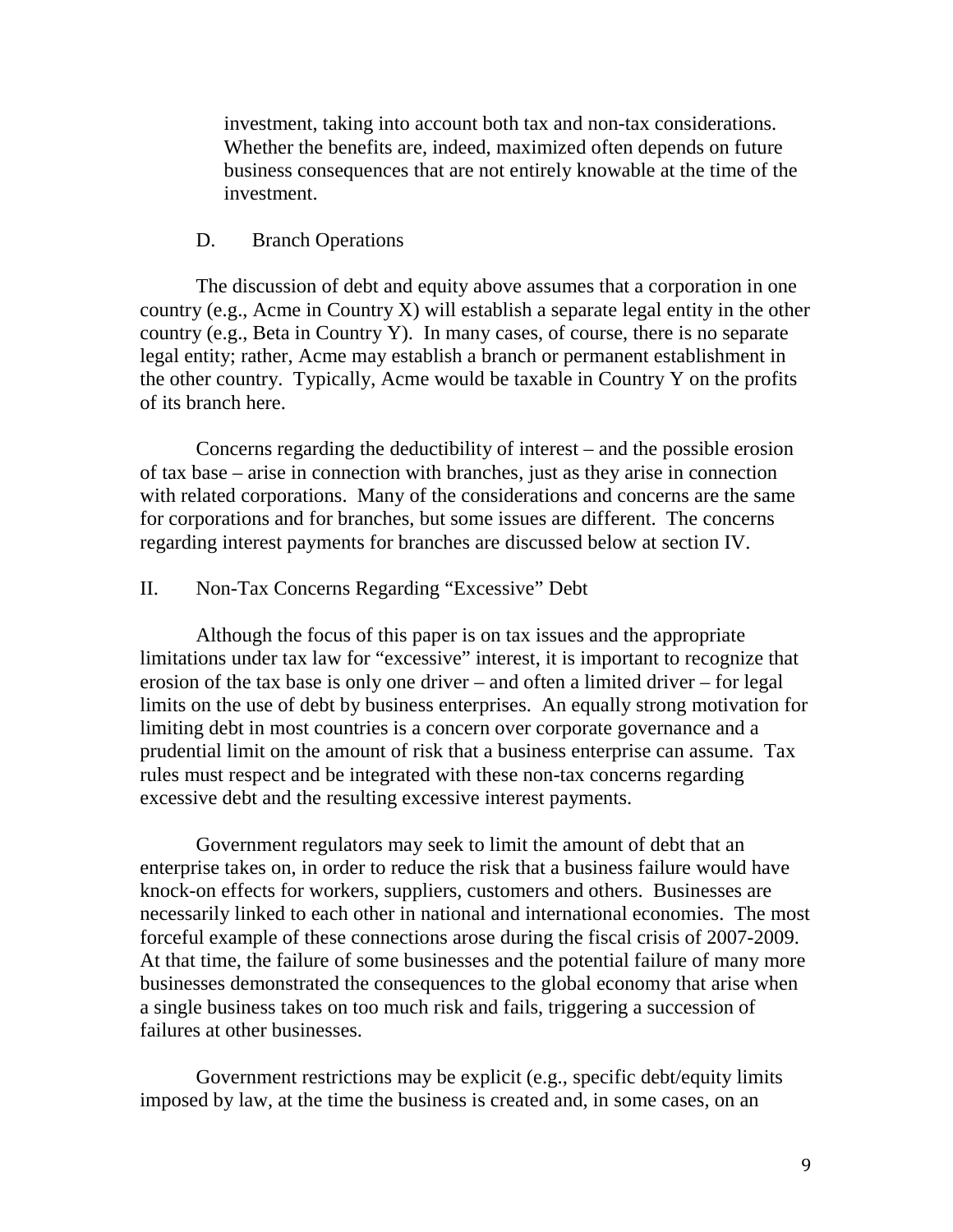annual or periodic basis going forward.) Or, the government restrictions may be applied in a more flexible fashion, such as reviews by financial regulators in many countries requiring financial institutions to seek approval (and demonstrate financial soundness) before paying dividends or making certain acquisitions.

In addition to legal limits on the assumption of debt and debt/equity ratios, there are business realities imposed by market forces. For instance,

- In order to secure contracts, especially from governments but also from non-government customers, an enterprise often must provide a balance sheet and other financial information that demonstrates financial fitness.
- Lenders often impose financial covenants that limit an enterprise's ability to borrow.
- Rating agencies review creditworthiness, with a view toward excessive debt.

These non-tax limitations on debt are consistent with, but separate from, any tax rules that limit the ability of an enterprise to take a tax deduction for interest payments on "excessive" debt. In some cases, although not all cases, the non-tax considerations will be significantly greater factors than the tax concerns in a taxpayer's decision regarding how to capitalize a new investment.

<span id="page-9-0"></span>III. Tax Considerations Regarding Thin Capitalization and Related Concerns

A quick word on terminology: "Thin capitalization" is the preferred term for the condition in which a taxpayer is determined to have excessive debt and therefore excessive interest expense. In most cases – but not all cases – tax rules regarding thin capitalization focus on the debt owed and the interest paid to nonresidents. Since the global financial crisis in 2008, non-tax regulators increasingly are focused on thin capitalization without regard to whether the debt is owed to residents or nonresidents.

 In the preliminary work on Action Item 4 of the BEPS project, the OECD and outside commentators identified a wide range of issues to consider with respect to thin capitalization and related concerns. But, at core, there are five primary areas for inquiry:

i. What is the best way to determine whether a taxpayer has "excessive" debt, such that some portion of the interest expense incurred should be disallowed either temporarily or permanently? This is the classic problem of defining "thin capitalization" and is discussed in Section A.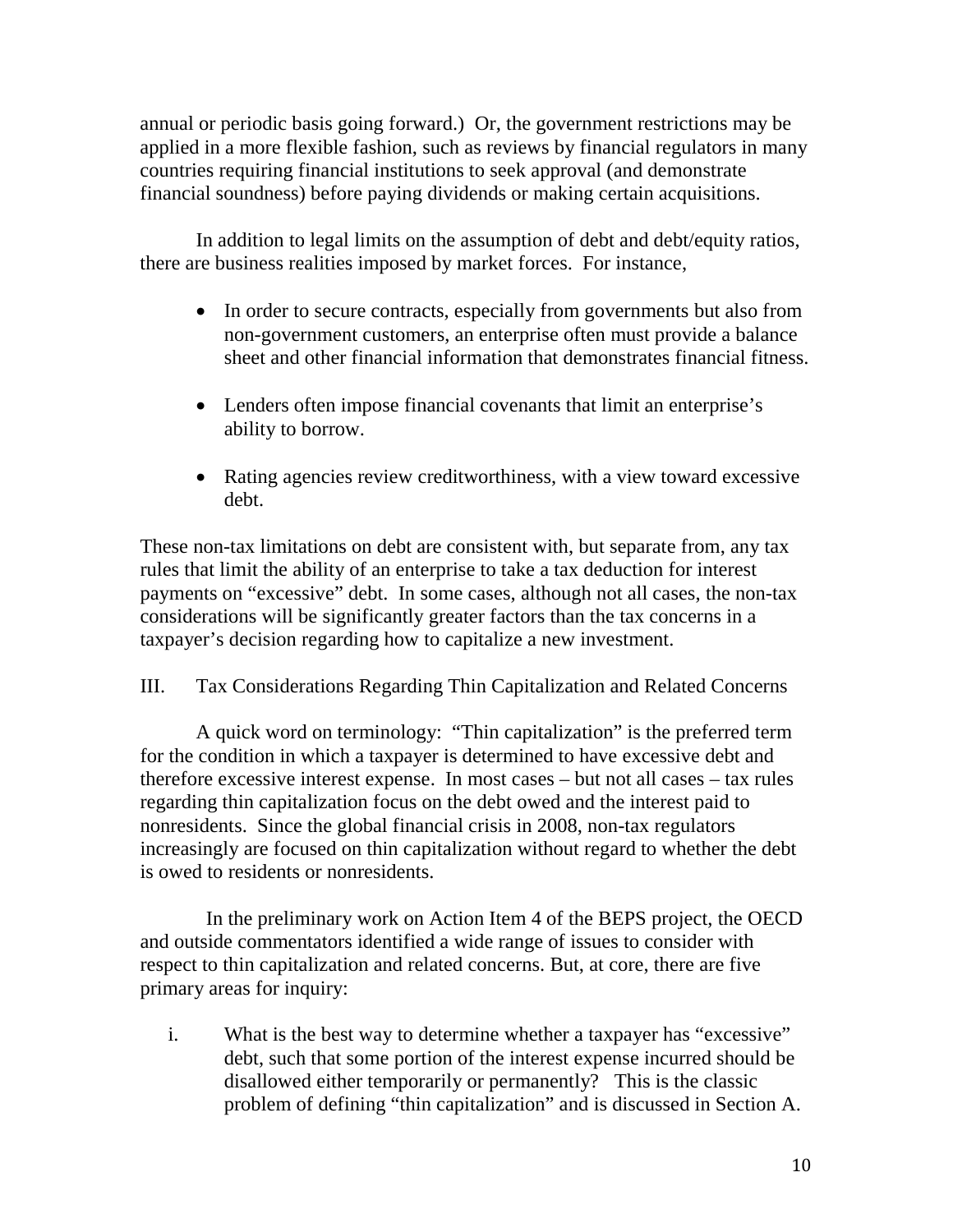- A related question is how to identify interest expense that arises in connection with exempt or deferred income. This issue most frequently occurs in connection with a taxpayer that earns foreign-source income that is taxed favorably in the taxpayer's home country. Although the interest expense may not be "excessive," allowing a current deduction for the interest expense may improperly erode the tax base. This issue is discussed in Section B.
- ii. Should certain types of debt (and the associated interest expense) be treated differently from other types of debt with respect to tax deductibility? Or, should all of a taxpayer's debt and interest expense be considered as a single tax item for deductibility or limitation? These issues are discussed in Section C.
- iii. Is related-party debt particularly susceptible to abuse, so that relatedparty debt and the associated interest expense should be subject to special limitations? If limitations are deemed appropriate, how could (and should) those limitations be designed? This concern is discussed in Section D.
- iv. What role can withholding taxes play in preventing erosion of a country's tax base in connection with cross-border payments of interest? This matter is discussed in Section E.

In discussing these important issues, the paper seeks to emphasize the competing considerations that developing country tax authorities must weigh to design laws that properly prevent erosion of the tax base while ensuring availability of credit to support and grow business activities.

A. Determining Whether a Taxpayer has "Excessive" Debt

<span id="page-10-0"></span>Tax laws in a country generally do not – indeed, cannot – forbid an enterprise from having an "excessive" level of debt, however that limit is defined. Rather, other government agencies impose (and measure) whether an enterprise exceeds acceptable levels of debt.

Tax rules, however, frequently limit the amount of interest that may be deducted by an enterprise in determining its taxable income. These limitations are valuable, because they backstop and help enforce non-tax rules that restrict excessive debt, and the limitations prevent taxpayers from incurring so much debt that the relevant tax base is eroded.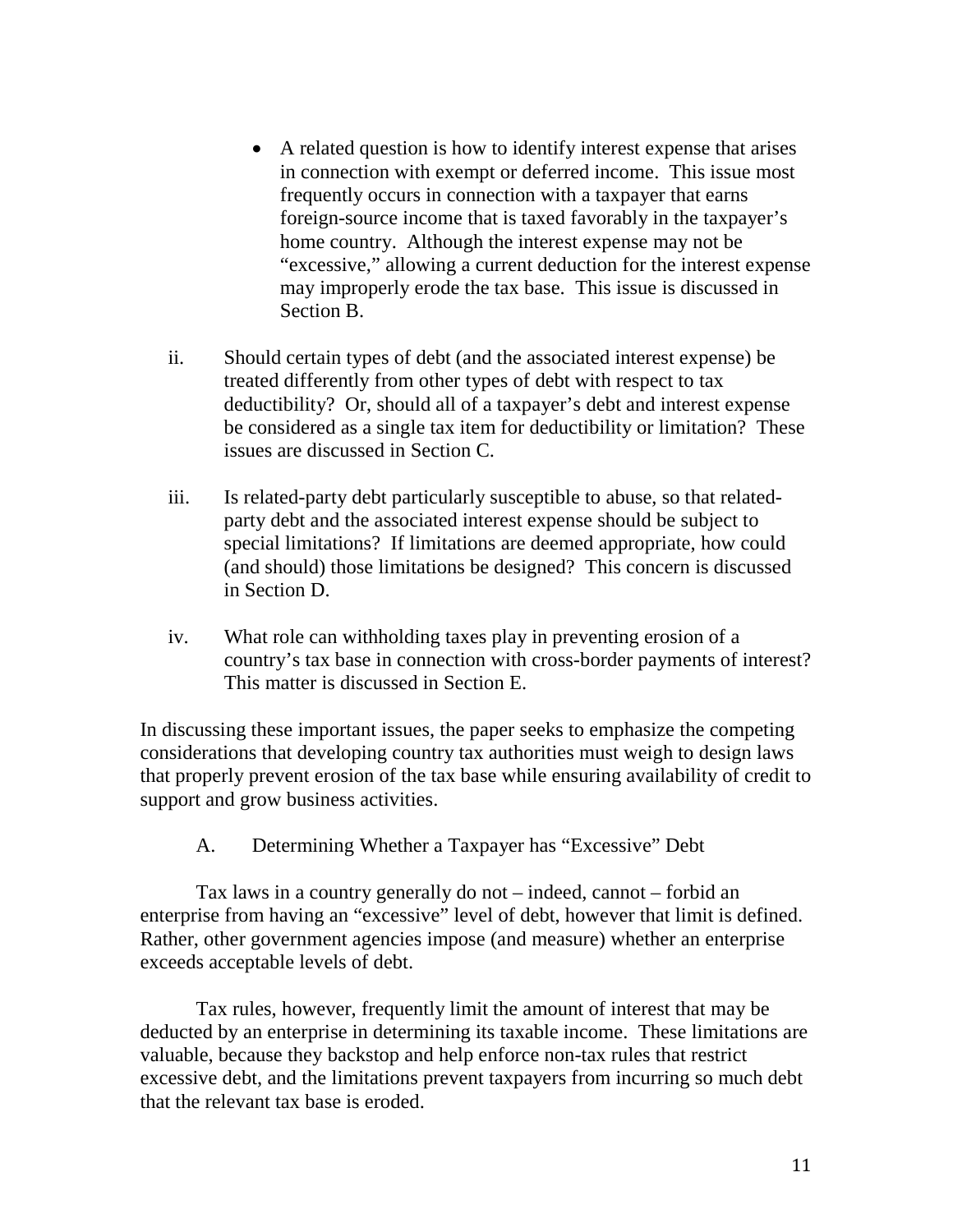Taxpayers may argue that the tax law should not limit interest deductions; so long as the taxpayer is compliant with non-tax rules establishing the level of debt that can lawfully be incurred (and any prudential limitations imposed by lenders or others), then the interest expense incurred is a reasonable business cost and should be deductible in determining taxable income. But tax laws often set limits on deductible expenses as a matter of tax or public policy; examples include deduction limitations for entertainment, advertising, and highly compensated personnel. And, in similar fashion, tax laws sometimes allow exceptional deductions (for research and development, or the purchase of capital equipment) as a statement of policy.

It is consistent with the use of tax rules as an instrument of policy to impose limitations on the deductibility of interest when that interest is determined to be "excessive." These tax rules work in parallel with the non-tax rules that limit the amount of debt an enterprise may incur when the company is formed or at particular times after formation.

In order to determine whether an enterprise has "excess" interest, authorities typically consider one or both of two measurements.

1. Debt:Equity Ratios

The most frequently adopted measure for whether an enterprise has a reasonable amount of debt is the debt:equity ratio of the enterprise. This is frequently expressed as a fixed ratio; for instance, an industrial company may be required to have a debt:equity ratio no higher than 3:1, or lower, while a financial institution may be require to have a debt:equity ratio no higher than perhaps 6:1. There is an admittedly arbitrary element in using a test involving debt:equity ratios, because there is no "correct" ratio for businesses. But, standards can be identified by observing ratios found in a broad range of businesses.

The higher ratios generally permitted for financial institutions arise because the assets of financial institutions are generally viewed as more readily marketable. For instance, a bank may hold as assets loans or receivables for which there is an easily identifiable market and market price, in the event the bank needs to sell the assets to raise cash (assuming there is not a financial crisis). Furthermore, financial institutions are in the business of "intermediation," so borrowing is a fundamental part of the business model. An industrial company, on the other hand, may have plant and equipment as its major assets, which are more difficult to sell quickly. The higher debt:equity ratios for financial institutions are readily observable in the marketplace.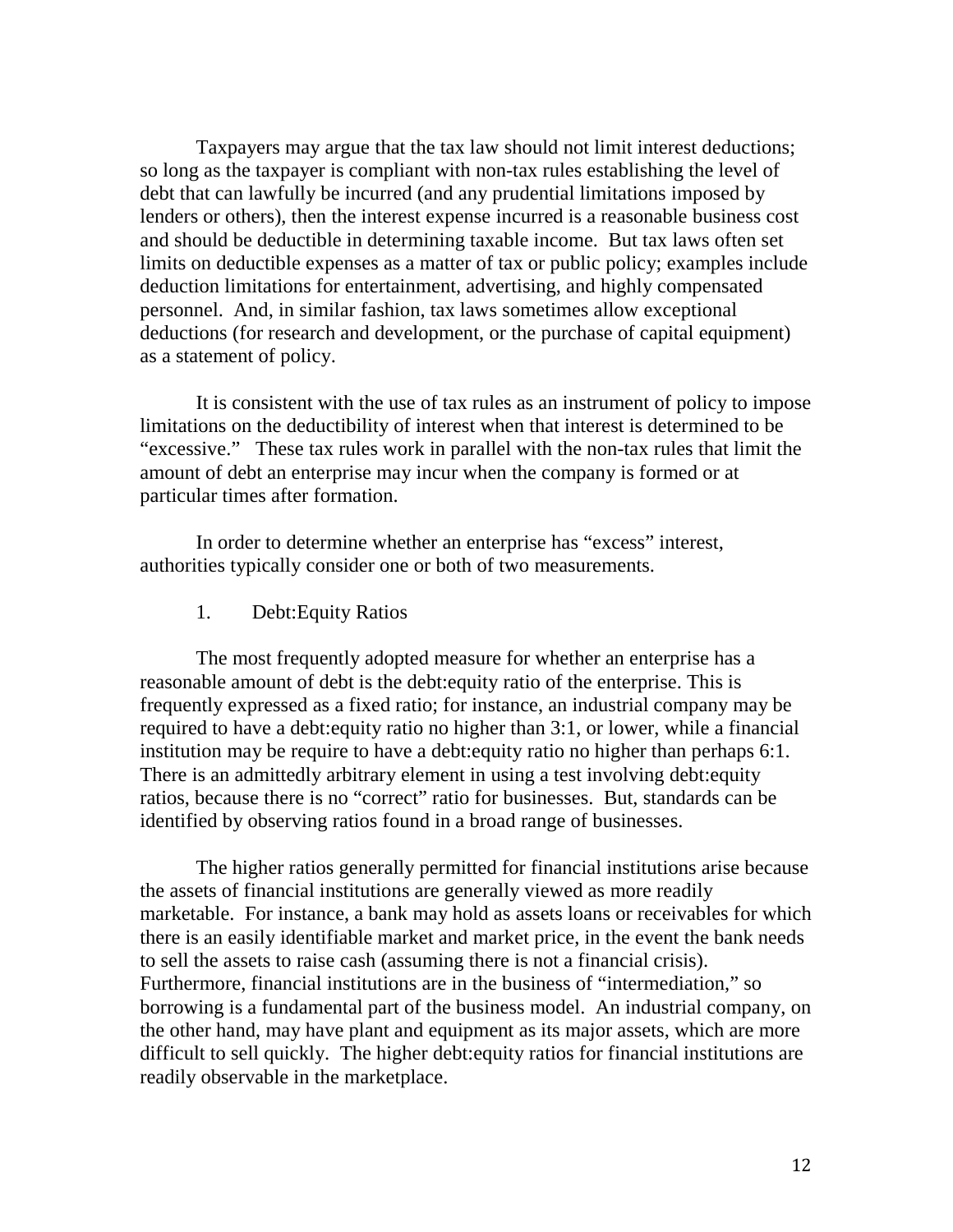Tax rules may disallow interest expense that arises from a debt:equity ratio higher than the prescribed ratio. The fact that the taxpayer's capital structure appears to have excessive debt supports a conclusion that the related interest expense is "excessive" and should not be allowed as a deduction for tax purposes.

#### ii. Interest as a Share of a Prescribed Financial Ratio

An alternative approach adopted by some countries is to disallow interest expense if the amount of interest exceeds some prescribed financial ratio. For instance, a taxpayer may be denied a deduction for the portion of interest expense (or, alternatively in some countries, net interest expense) that exceeds a fixed percentage (e.g., 50%, or 30%) of a prescribed financial measurement, such as gross income less certain expenses, or the familiar EBITDA (earnings before interest, tax, depreciation and amortization).

Some governments in developed countries are currently examining whether new ratios would be useful in testing for excessive interest. For instance, the ratio of debt to EBITDA provides information on the number of years that would be required for a taxpayer to pay off its debt if the borrower's cash flow were entirely dedicated to repayment; therefore, this ratio could be a useful measure of the borrower's ability to repay the debt. Financial lenders sometimes use this ratio as a covenant.

Determining "excessive interest" by means of a financial ratio or using the more traditional test of a debt:equity ratio are not mutually exclusive approaches. The United States, for instance, combines the two tests under Section 163(j) of the US Internal Revenue Code. That provision, generally referred to as the "earnings stripping" provision of the Code, applies to US companies that pay interest to foreign lenders, often related parties. A portion of the US taxpayer's interest expense is disallowed if the taxpayer breaches both a debt:equity limitation and the interest expense exceeds 50% of adjusted taxable income.

iii. Considerations in Selecting a Tax Test for "Excessive" Interest

Both approaches for determining whether a taxpayer has excess interest expense that should be disallowed are fully consistent with international norms. Both approaches have strengths and vulnerabilities.

a. Debt:equity ratios

Balance sheet calculations. Debt:equity ratios are typically determined by examining a taxpayer's financial balance sheet. For larger companies, and companies that are publicly traded, such a balance sheet is often regularly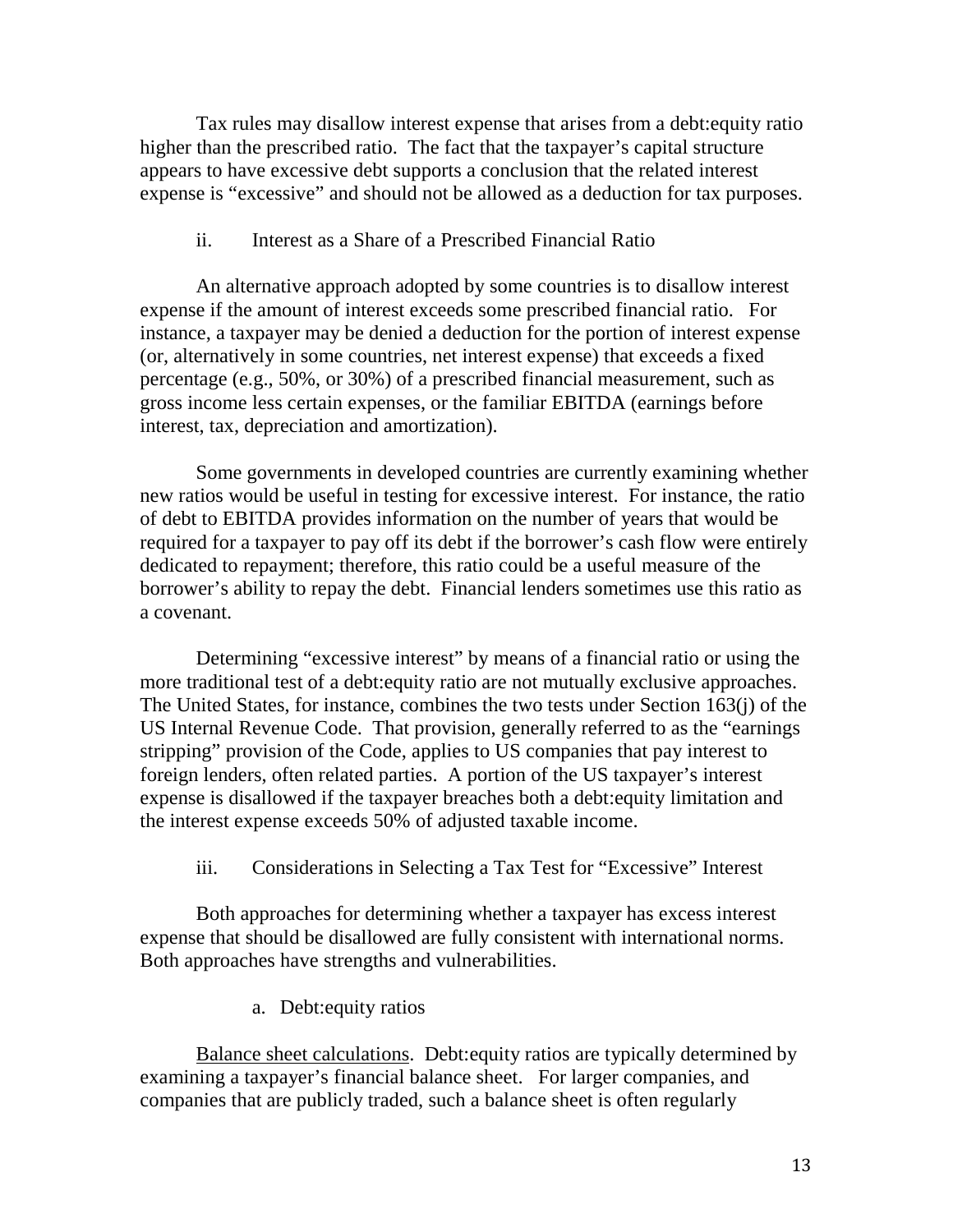available. For smaller companies, there may not be a need (other than for purposes of this tax rule) to create such a balance sheet.

This approach offers ease of administration, but raises important questions.

Under financial accounting, the equity of an enterprise is often based on historical measures, such as the initial equity investment plus retained earnings. This may undervalue the asset side of the enterprise. For instance, if the enterprise has assets that have appreciated in value, or if the enterprise has substantial goodwill, then the ratio of debt to equity may be over-stated if the debt is measured at current values but equity is measured on historical data or pursuant to a formula.

On the other hand, if the enterprise seeks to measure its equity on a fair market value basis, that valuation can be costly and complicated. Valuations also potentially create controversy between the taxpayer and tax authorities.

Fluctuating interest rates. Determining whether an interest deduction is allowable based on compliance with a maximum debt:equity ratio has one interesting, and often overlooked, shortcoming: the approach does not take into consideration the rate of interest paid on the debt. And yet, the interest rate can be keenly important in determining whether a particular amount of debt is "reasonable" or "excessive."

Specifically, in a low-interest rate environment, an enterprise may be able prudently to carry a higher level of debt than the same enterprise can carry in a higher interest rate environment. For instance, the amount of income required for a company (or an individual) to comfortably support a loan may be very different when the loan carries an interest rate of 4% than when the loan carries an interest rate of 12%.

Interestingly, countries have been reducing the levels of debt for which interest is deductible in recent years, even though interest rates have fallen and therefore the amount of interest required to carry a fixed amount of debt has likewise fallen. These reductions are sound only if the consensus view of the maximum amount of appropriate interest expense has declined even more sharply than the decline in interest rates.

Financial institutions. One challenge for determining appropriate debt:equity ratios in the case of financial institutions is the fact that such institutions differ significantly in their business models. These differences arise with respect to both funding (e.g., banks that rely on deposits versus banks that rely on short-term borrowing in the commercial paper markets) and in the assets in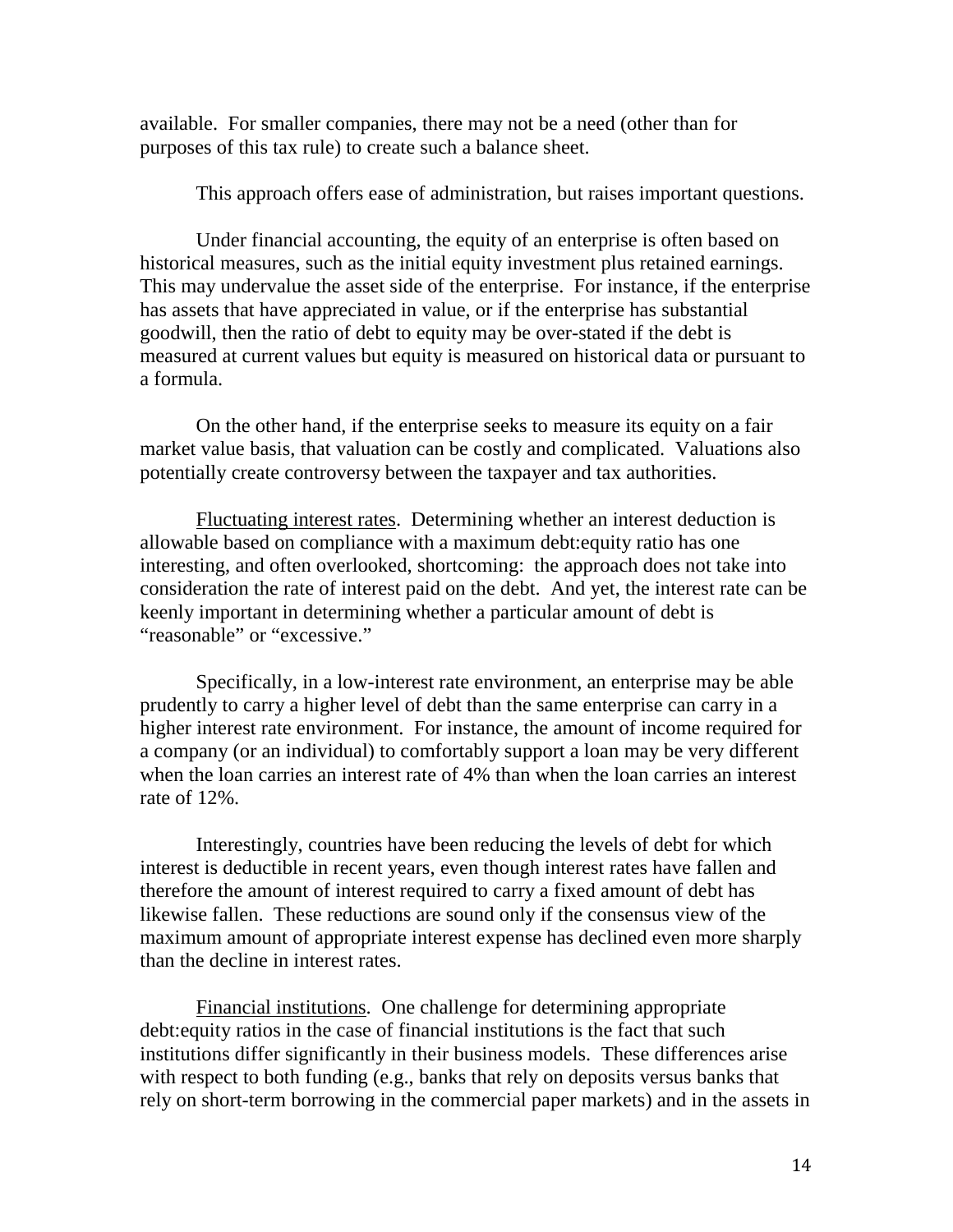which they invest (e.g., readily marketable securities or credit card receivables, versus capital goods leased to customers). These differences in funding and in assets are reflected in the marketplace; different financial institutions have significantly different debt:equity ratios.

For a tax rule, this creates the challenge of whether to try to apply a single rule to all institutions (e.g., a permissible ratio of 6:1 or 3:1) as a bright-line test, or whether to seek to permit different ratios, based on different business models.

Determining the disallowed interest. A mechanical – but sometimes challenging – issue is how to determine the amount of interest that should be disallowed, in the event a taxpayer exceeds a permissible debt:equity ratio. Presumably, the best approach is a form of proration, in which interest is disallowed based on the degree to which the enterprise exceeds the debt:equity limitation. But that test may be easier to describe than apply.

#### b. Prescribed financial ratios

As an alternative to capping the allowable interest expense based on a ratio of debt to equity, some countries limit deductible interest to a stated percentage of the enterprise's earnings before tax, or other financial measurements. Like a measurement based on a debt:equity ratio, this approach has both strengths and weaknesses.

Base erosion. This approach has one primary virtue: it directly limits base erosion. A taxpayer cannot deduct interest in excess of the limitation amount. By contrast, a test that uses debt:equity ratios has only an indirect limitation on base erosion. For instance, depending on interest rates, two enterprises with the same, permissible debt:equity ratios will have different levels of interest expense – and one enterprise's deductible interest expense may be much higher than the other enterprise's level of interest expense.

The approach does not, of course, ensure that every enterprise will have positive income and pay taxes; the enterprise may be limited in its interest deduction but have other expenses that generate a loss, or a low taxable income. But, if the concern is that an enterprise may have excessive debt and excessive interest expenses that improperly erode or reduce the tax base, then this approach tackles the concern directly.

Fluctuating interest rates. Unlike limitations based on debt:equity ratios, a tax rule that denies (or defers) interest deductions based on a prescribed financial ratio automatically causes taxpayers to adjust their behavior as interest rates fluctuate. This approach creates positive incentives for an enterprise to reduce its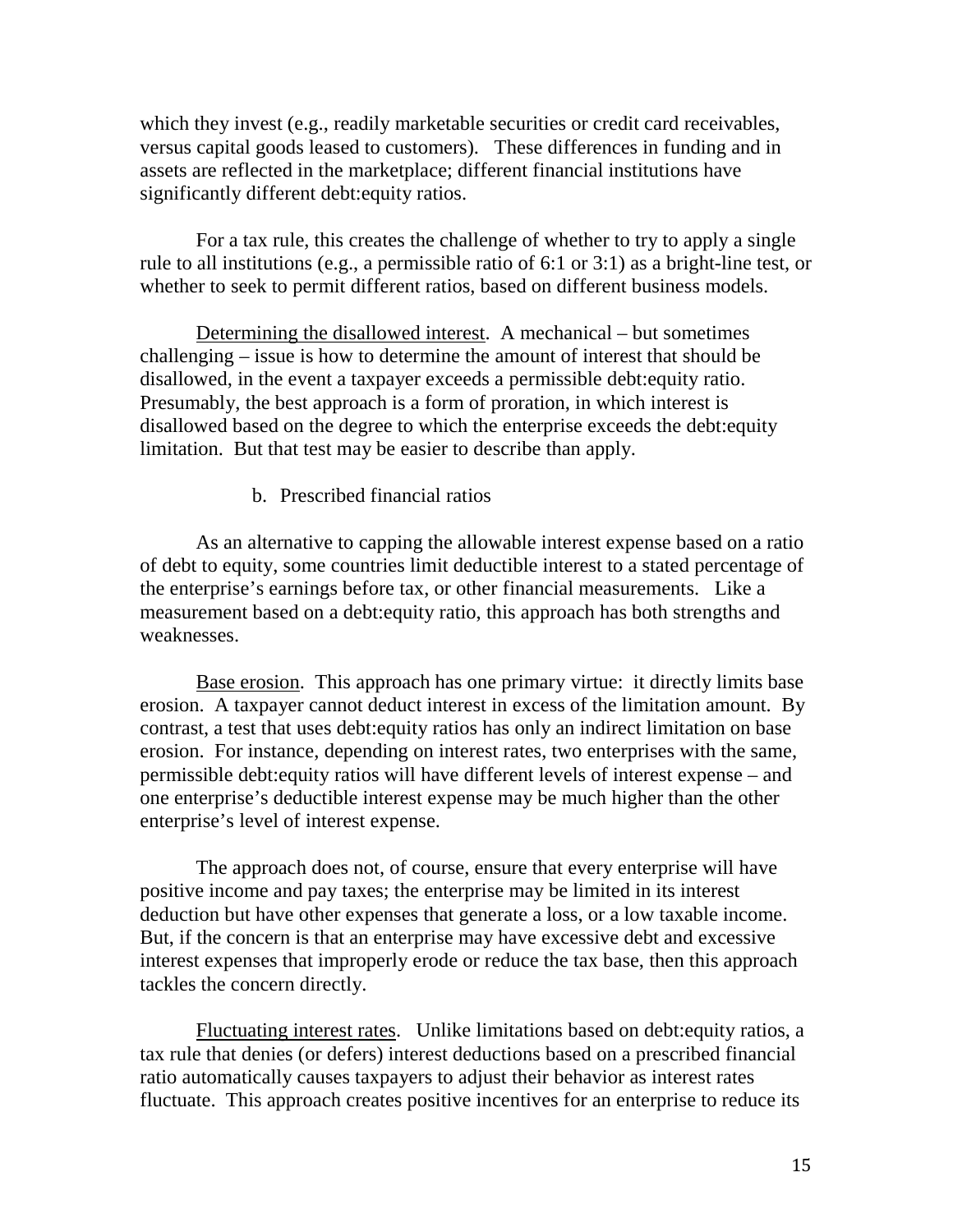debt and accompanying interest expense when interest rates are rising. In this way, such a rule reinforces the goal of non-tax regulations that generally seek to drive an enterprise to reduce its debt level in such a situation.

Disallowed interest expense. In the case of a rule that disallows interest in excess of a certain prescribed financial measure, determining the disallowed interest is generally easy: it is the amount of interest expense in excess of the limitation.

c. Net interest or gross interest? Net debt or gross debt?

One important issues lies hidden in the discussion above: in seeking to determine whether a taxpayer has excessive interest, so that some portion of the interest expense should be disallowed,

- Should the debt: equity test be based on gross debt (treating cash as an asset) or net debt (so that gross debt is reduced by cash); and
- Likewise, should the calculation whether an enterprise incurs interest expense in excess of a prescribed limitation be made on the basis of gross interest expense, or net interest (gross interest expense minus interest income)?

There is, of course, no single right answer. And, both approaches are readily administrable, since the data required to apply either approach lies in the financial statements and tax return information.

There are differences in the two approaches, however. For instance, a taxpayer may have high debt, but also high cash balances. Should interest payments on the debt be viewed as excessive and base eroding, or does the fact that the company has available cash (which may be earning interest income) dampen any tax concern about base erosion?

The key point for tax administrators and taxpayers to recognize is that the question of whether to adopt a test that uses gross debt and gross interest, or net debt and net interest expense will have a major impact on what ratios or financial limitations should be adopted.

d. Tax treatment of disallowed interest

Assuming that a taxpayer has "excess" interest in a taxable year, the question arises whether the excess amount should be permanently disallowed as an interest deduction, or whether the interest should be carried forward and allowed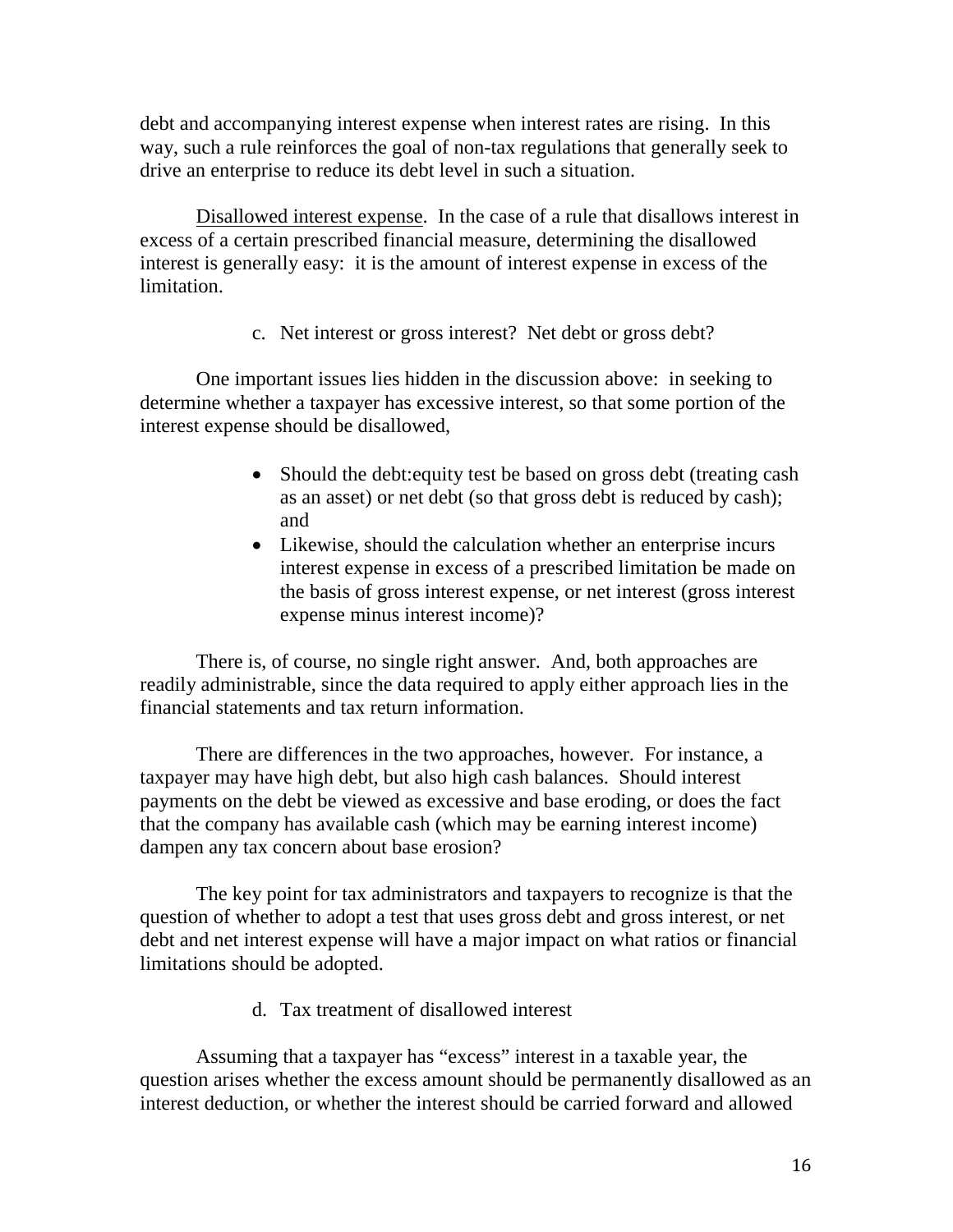as a deduction in a future year, when the taxpayer fully satisfies the limitations on interest expense?

Because of business cycles, some measure of carry-forward may be appropriate. The interest expense would be allowable in the future year only to the extent the enterprise incurs interest expense in the future year that is less than the amount otherwise allowable in that future year. Such a carry-forward rule would, of course, create administrative challenges for both government tax examiners and taxpayers.

In the event there is not a carry-forward rule, then a question arises as to how to characterize the disallowed interest payment. Should the payment be treated as a dividend in the current year? If so, would the applicable withholding tax be the rate of withholding on dividends, rather than the rate on interest? What is the tax impact of the recharacterization in the recipient's country?

These issues can all be answered, but they require explicit rules to be issued in order to minimize tax disputes.

e. Summary

As a matter of policy, it is appropriate – and consistent with international norms – to deny a deduction for interest expense that is "excessive" by some measure. This tax policy parallels and reinforces non-tax limitations on the amount of debt that an enterprise may incur. There are two primary methods for determining whether interest is excess: measuring the debt:equity ratio, or measuring the interest expense as a percentage of some financial measure such as pre-tax income. Each method has strengths and weaknesses, but each approach can be usefully adopted.

#### B. Interest Allocable to Exempt or Deferred Income

<span id="page-16-0"></span>In addition to a disallowance of interest on excessive debt – however "excessive" is defined – a related issue arises in connection with income that is either exempt from taxation or on which the tax is deferred. The issue arises most frequently when a taxpayer earns income sourced outside of its home country and the income receives favorable tax treatment in the home country.

This is a challenging topic that could usefully be discussed in a paper much longer than this one; in many countries, there has been a long, high-octane debate on how best to allocate interest that may be attributable to deferred or exempt income, especially foreign-sourced income such as dividends from foreign corporations. But, at least a few concerns need to be noted.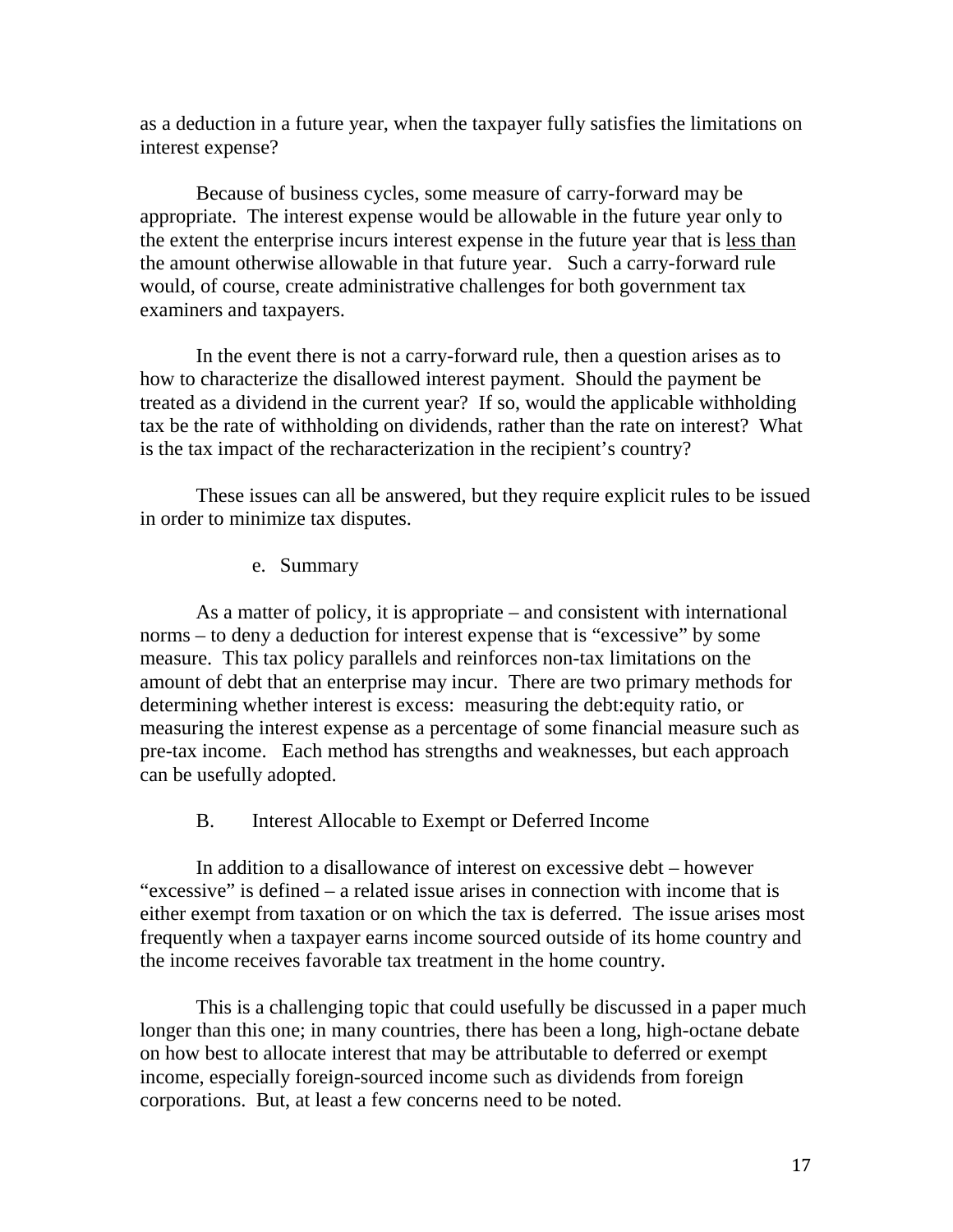This issue is not limited to developed countries. It affects developing countries as well.

- For instance, many developing countries, including China and India, tax their multinational corporations on worldwide income. But, income earned outside the home country may be deferred for a period of time, before home country tax is imposed. If a resident company incurs interest expense within its home country, should some portion of that expense be allocated to the investments and income earned from those investments outside the home country? And, if so, should a portion of the current interest expense be disallowed (or deferred) until the foreign income is taxable in the home country? If the answer is yes, how should the allocable expense be determined?
- In countries with a territorial tax system, so that active earnings outside the home country of a taxpayer are not subject to home country tax, a similar issue arises. Should some portion of the home country interest expense be allocable to this exempt income and disallowed permanently?

The concern for developing countries will increase, as more multinational corporations grow within developing countries and out-bound investment from developing countries increases. In the near future, Lenova (China), Arcelor-Mittal (India) and the other existing multinationals resident in developing countries will be joined by a dramatically increasing number of home country peers.

In determining how to allocate interest expense to out-bound investment, countries have struggled to balance appropriate tax rules with a public policy desire to encourage and support home country champions as they invest abroad. As a result, there is no single approach that has garnered consensus support.

There are several options:

i. Countries can impose no (or very modest) limits on the deduction for interest expense on debt incurred to support out-bound investment. This approach is not "pure," but garners support on the well-grounded theory that a home country benefits when companies headquartered in that country have strong investments outside the country. Having the headquarters of an MNC in a country typically brings with it well-paying jobs for executives, business opportunities for suppliers, philanthropy, and other benefits. But – and this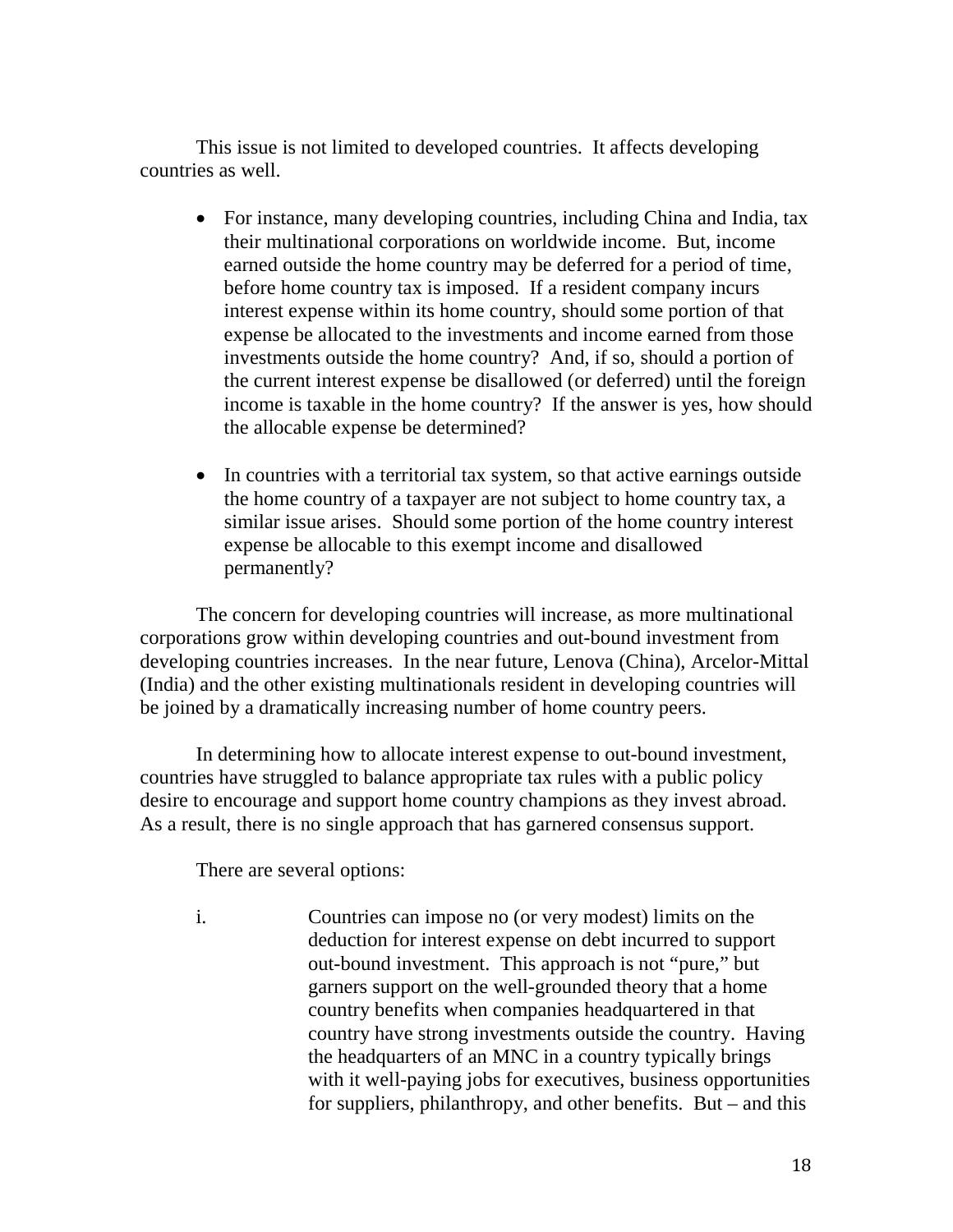is an important caution – such an approach can be viewed as favoring multinational companies over companies that operate purely domestically, since the rate of tax paid on the foreign income may be lower than the rate incurred by domestic companies that earn all of their income in the home country.

- ii. Countries can impose a proxy charge to account for interest expense that may be attributable to exempt or deferred income. For instance, some countries exempt certain foreign income from home country tax but limit the exemption to, say, 95% of the income. Local country tax is imposed on 5% of the income, as a proxy for disallowing expenses attributable to earning that foreign income. This approach is applied by several countries with respect to dividends paid by nonresident corporations to resident corporations that hold a substantial interest in the foreign corporations.
- iii. Finally, a country may seek to allocate and apportion interest expense between home country income (which typically is subject to full tax currently) and income that is exempt or deferred. The interest expense attributable to that exempt or deferred income will, likewise, be denied as a deduction or the deduction will be deferred until the income is taken into account for tax.

There are precedents for each of these options, but no clear consensus on the most appropriate approach. As corporations resident in developing countries increasingly engage in out-bound investment, each country will need to determine which rules for interest allocation best serve its national development goals and its sense of fairness.

C. Is All Interest Equal?

<span id="page-18-0"></span>As discussed previously, debt (and the associated interest expense) may arise from any of several different business needs:

- A need for initial capital to form the business, or to fund subsequent expansion, in which case the debt and interest can be viewed as a substitute (or companion) for equity.
- Debt may be incurred for a specific purpose, such as a mortgage obtained to purchase a piece of real property, or a loan associated with the purchase of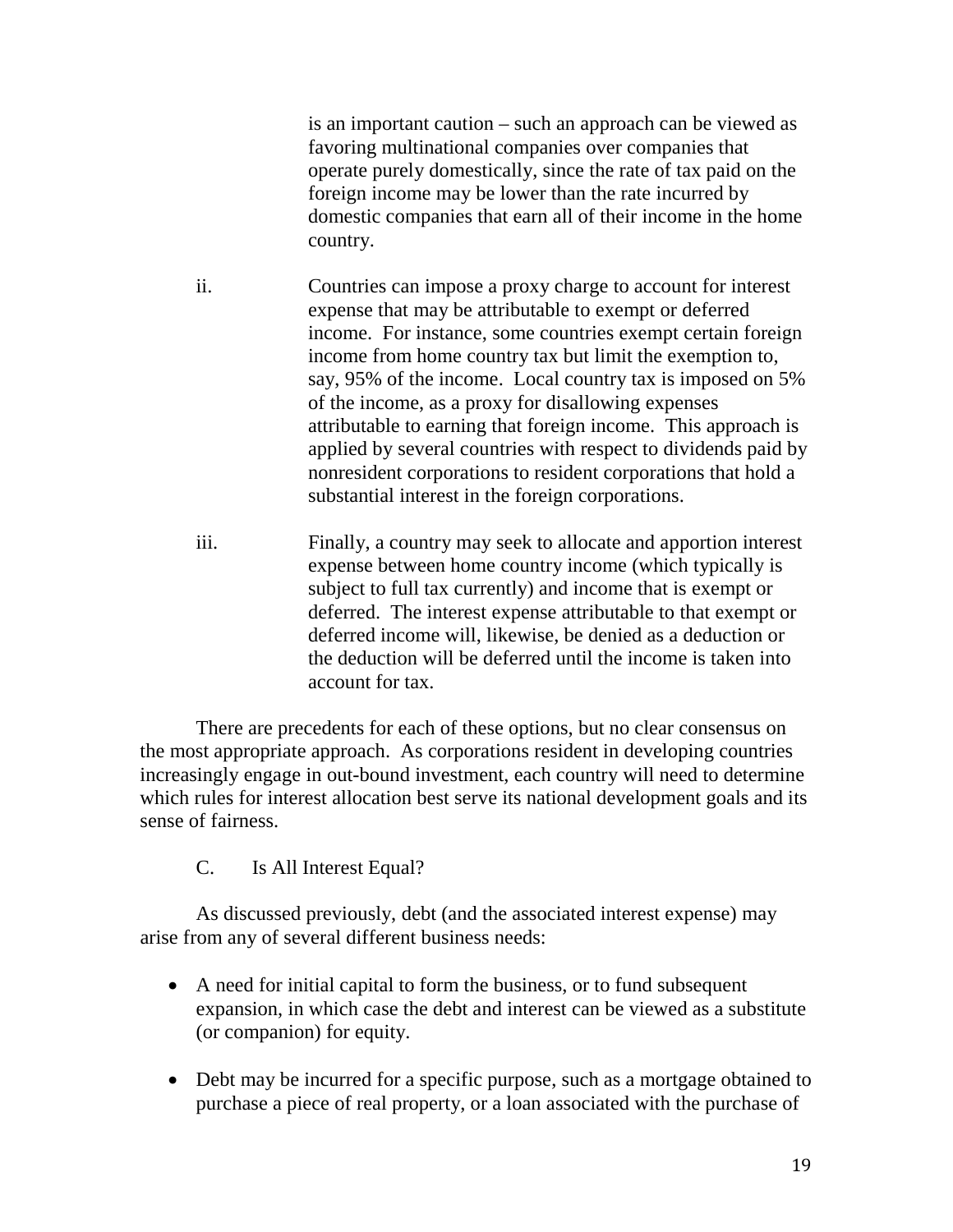a piece of capital equipment. When a business obtains goods from a supplier on extended terms, the business may pay interest if the payment is delayed beyond a certain period (such as 30 or 60 days). In this case, the debt can be traced (sometimes) to the specific asset, and the asset often serves as security for the debt.

• Debt may be in the form of a line of credit, or other generalized borrowing, as a source of funding for on-going operations of a business. This debt may, of course, be closely analogous to debt incurred as part of the initial capital of the business, or debt incurred to purchase property or equipment.

It is frequently said that "money is fungible," which suggests that all debt is equivalent, if not fungible. Under this view, all interest expense should be considered as a single item of expense for determining whether some or all of that interest should be deductible in determining taxable income. But, this view is not the only approach that may be adopted.

For instance, tax rules may treat debt incurred on initial capital differently (and, generally, less favorably) than debt incurred for the on-going operations of a business, either the purchase of goods or services, or for a line of credit. If an enterprise is deemed to have excess debt related to its formation (e.g., a debt:equity ratio that exceeds a stated level), then some of the interest on that debt may be disallowed. But, interest attributable to specific purchases of goods or services would be viewed as ordinary business expenses and fully deductible.

In determining whether to treat all interest alike (as a single expense item), or whether to treat some interest differently from other interest in terms of deductibility, there are several factors to consider:

- 1. Ease of administration. Treating all interest expense as a single item is generally easier for both taxpayers and tax administrators. Otherwise, taxpayers and tax officials must analyze the sources of debt and separate interest payments into different categories for purposes of tax deductibility. Further, if interest expenses are treated differently for tax purposes, depending on the source of the debt, taxpayers will be encouraged to favor certain kinds of debt (e.g., debt associated with the purchase of specific real property, equipment or goods) and dis-favor other kinds of debt (most frequently, debt that would be a substitute for equity).
- 2. Perceptions of "base erosion." On the other hand, some kinds of debt may be perceived as more susceptible to abuse than other kinds of debts. As discussed further in the next section, and as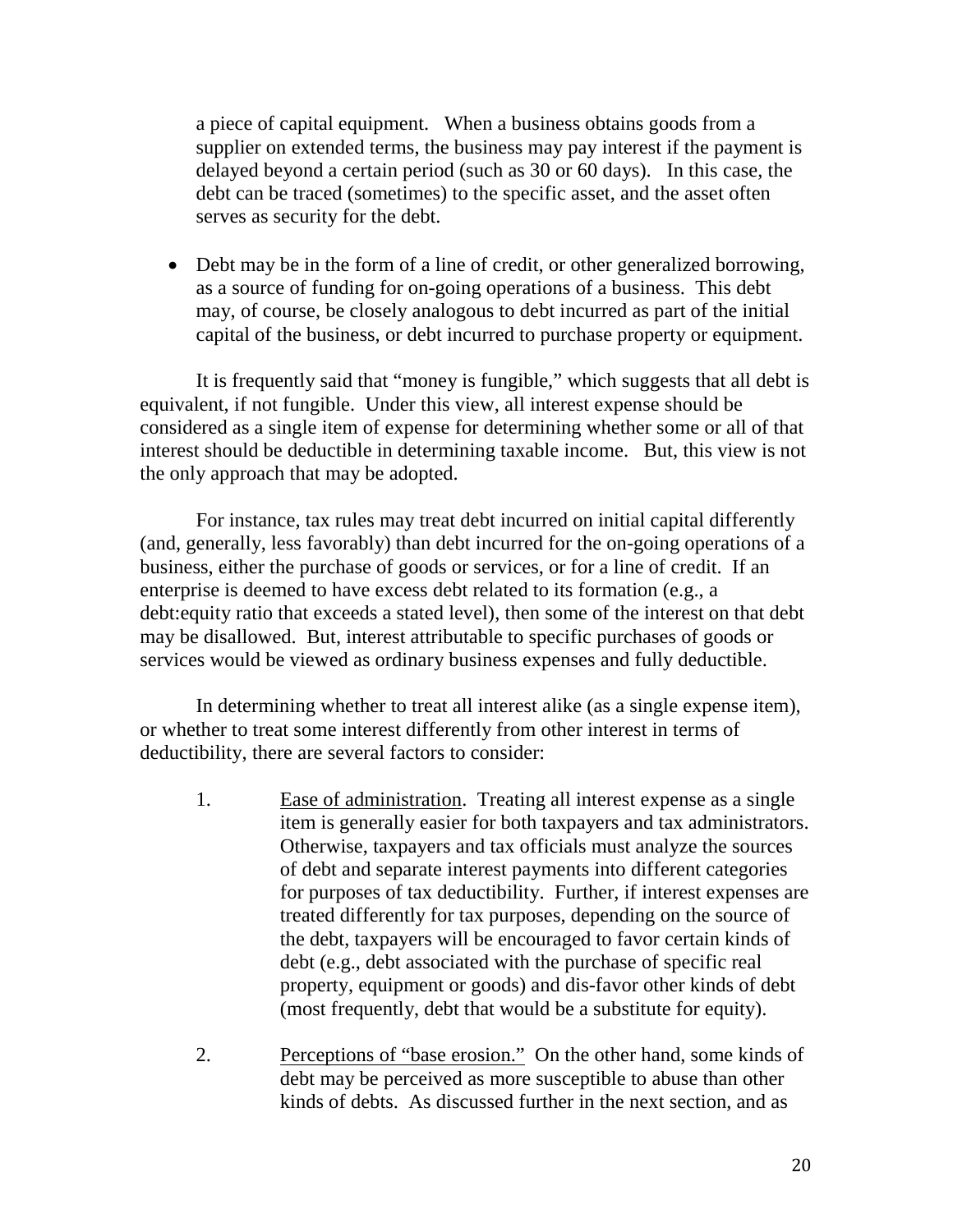discussed previously at section 1C, an investor into a company may invest \$1000 of equity and no debt, or some combination of equity (say, \$400) and debt (\$600). Interest paid on this initial debt – which is often, although not always, paid to a related person – may be viewed as being created artificially and more likely to be an improper "base erosion" payment than interest paid to an unrelated party in connection with a mortgage on real property.

3. Policy. Allowing full deductibility for interest on purchases of real property, capital goods and supplies encourages business operation and expansion. The same argument could be made for allowing full deductibility of interest paid on initial debt investment into the capital of a company, but the argument is generally more immediate and persuasive in the case of debt related to on-going operations.

In weighing these factors, different countries have and will continue to reach different conclusions.

D. Interest Paid to Related Parties

<span id="page-20-0"></span>The most controversial – and emotional – issue regarding the deductibility of interest payments arises in connection with the payment of interest to related parties. The example of Acme Corporation, Beta Corporation and Charlie Corporation was outlined above. Although interest payments to related parties most frequently arise in connection with the initial formation of a company – and the decision of how much investment to make with equity, and how much (if any) to make with debt – the issue of related party debt arises in other situations as well. Related parties are often suppliers and customers of each other, and payments in connection with these transactions may incur interest charges. And, a related party may serve as a source of regular funding, either through fixed loans or a line of credit.

Related party payments are a concern only when the related party receiving the interest is outside the country of the party that is paying the interest. If the two related parties are in the same country, and each company is subject to local country tax, there should be no concern. But, when the related party receiving interest is located outside the country of the interest payer, the debt and associated interest payments are viewed as a major risk for improper "base erosion." This suspicion arises for several reasons: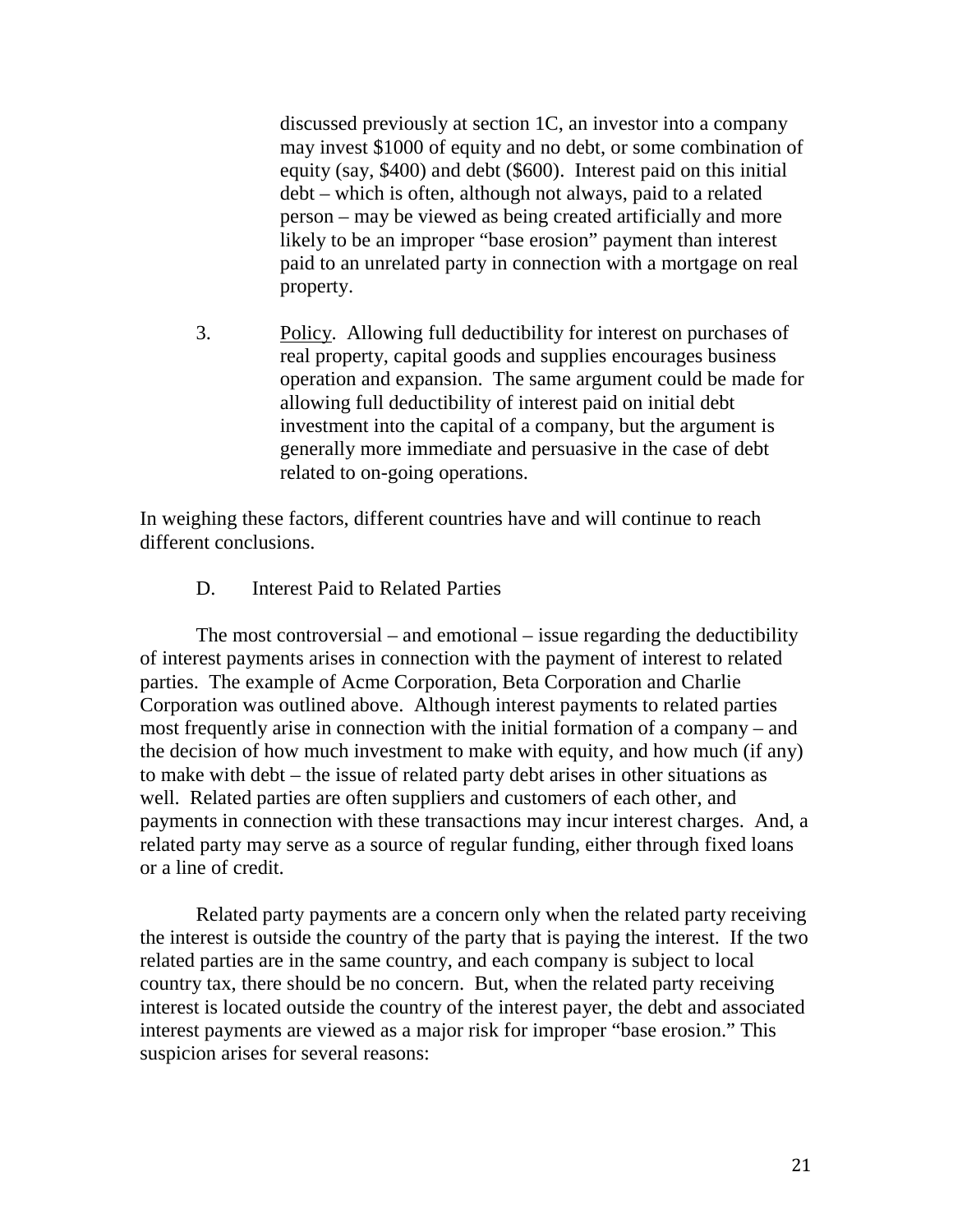- i. Although the decision whether (and how) to extend a loan to a related party can be complex, as discussed previously, the related parties can and do work together to try to fashion a loan that is most favorable in its tax result. In most cases, the payment of interest is more tax-advantaged to the borrower and lender, considered together, than an investment of equity. In some cases, the payment is very favorable, as when the interest is deductible to the borrower and subject to low or no tax in the hands of the lender.
- ii. Related party loans are not subject to market discipline, in the way that a debt from an unrelated party would be. The amount of the loan may be in excess of the amount that a third-party would be willing to lend, or the loan may be for an extended period or subject to fewer conditions than a thirdparty would demand.
- iii. Importantly, there can be transfer pricing concerns with respect to the rate of interest paid and other terms of the loan.

Recognizing these concerns does not, however, suggest a single answer as to whether interest paid on related party debt should be subject to different (presumably, less favorable) tax terms than interest paid on debt to parties that are not related.

From the perspective of the country in which the interest expense arises, the key question is whether it is relevant that the recipient of the interest payment is related to the payer. The answer may be yes:

- There is a potential for transfer pricing abuse, and disallowing some or all of the interest paid to a related party is a prophylactic means of addressing that potential abuse.
- Even if the amount of interest paid is appropriate (and would be allowed if paid to a third party), there is a concern that the interest may not be properly taxed in the hands of the recipient. To prevent base erosion on a global basis, the country of the payer may limit the interest deduction.

On the other hand, treating related party interest less favorably creates costs. In particular,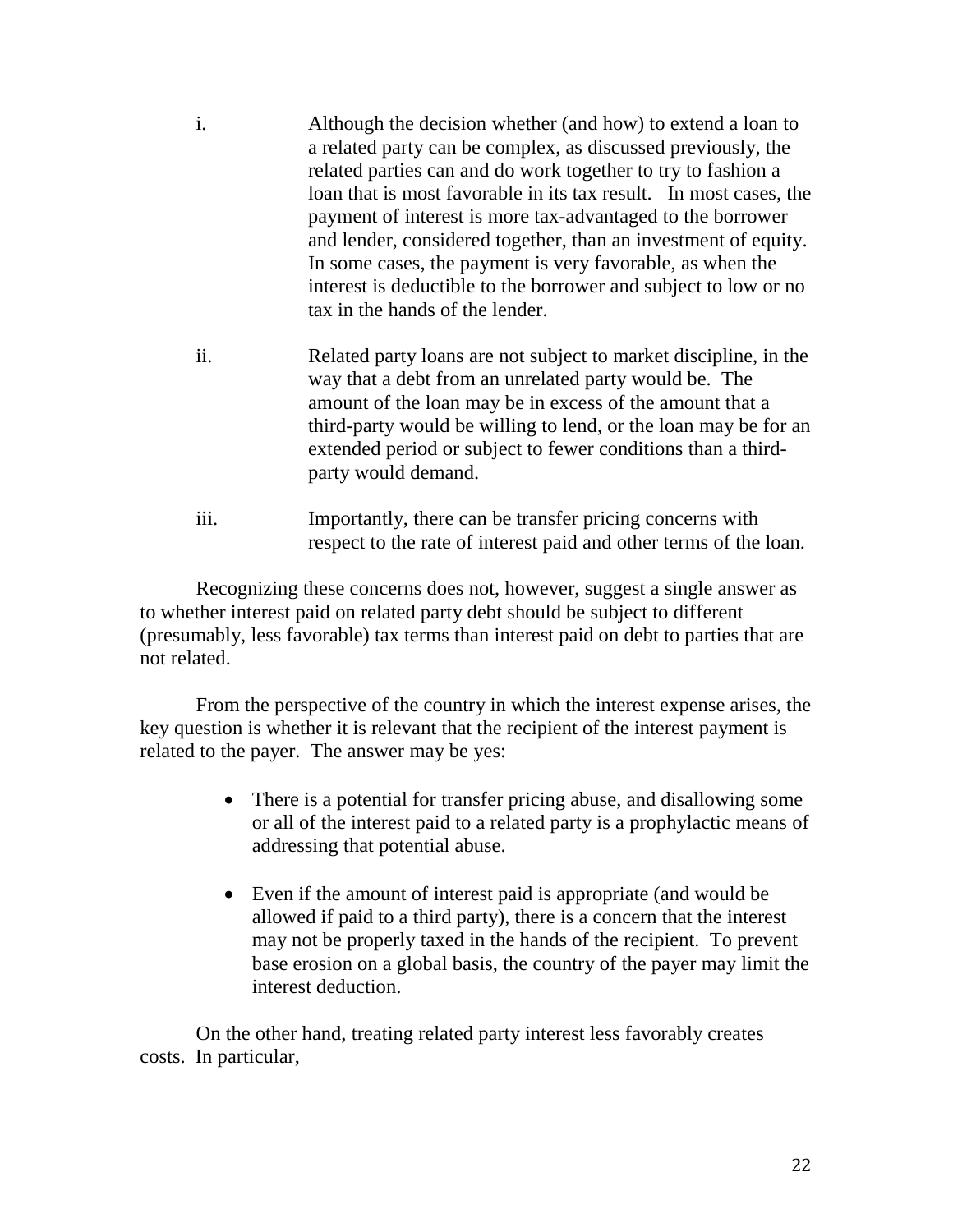- As discussed previously, there are non-tax reasons as well as tax reasons why an investor may choose to invest partially with debt and not wholly with equity. If tax rules impose additional costs on the use of debt, that may affect investment decisions; not all investors will be willing to bear those additional tax costs.
- Enforcing special rules on related party lending creates administrative costs, because it can be difficult to define what is a related party for purposes of the rule. For instance, a nominal lender may be an unrelated party; but, the loan would not have been made but for a deposit with the lender from a party related to the borrower. Or, a party related to the borrower may offer a guarantee to the lender; such guarantees vary considerably, from formal and binding agreements to "comfort letters" that have no legal consequences. If special rules are applied to related party lending, there will need to be anti-avoidance rules to prevent abuse.

Another factor to consider is whether a country's tax administration can minimize the risk that related party lending would abuse the tax system. The risk that related party lending will be on non-arm's-length terms can be addressed by stronger transfer pricing enforcement, including the possibility of published permissible lending rates, although efficient and effective application of transfer pricing rules is a challenge for all tax authorities. Excessive base erosion can be addressed through limits on the deductibility of all interest expense, whether paid to a related party or unrelated parties, so long as the rules are consistent with any applicable treaty limitations.

At bottom, the question for tax administrators is whether the potential abuse that can arise from related party lending is sufficiently great that it warrants special rules, or whether the potential concerns can be minimized through other, less restrictive means.

E. Withholding Taxes

<span id="page-22-0"></span>Developing countries traditionally favor withholding taxes on payments of interest to non-resident lenders. The withholding tax is perceived as a tax cost to the non-resident lenders, with the benefit of raising tax revenue that partially offsets the tax cost of the local interest deduction.

An example may be useful: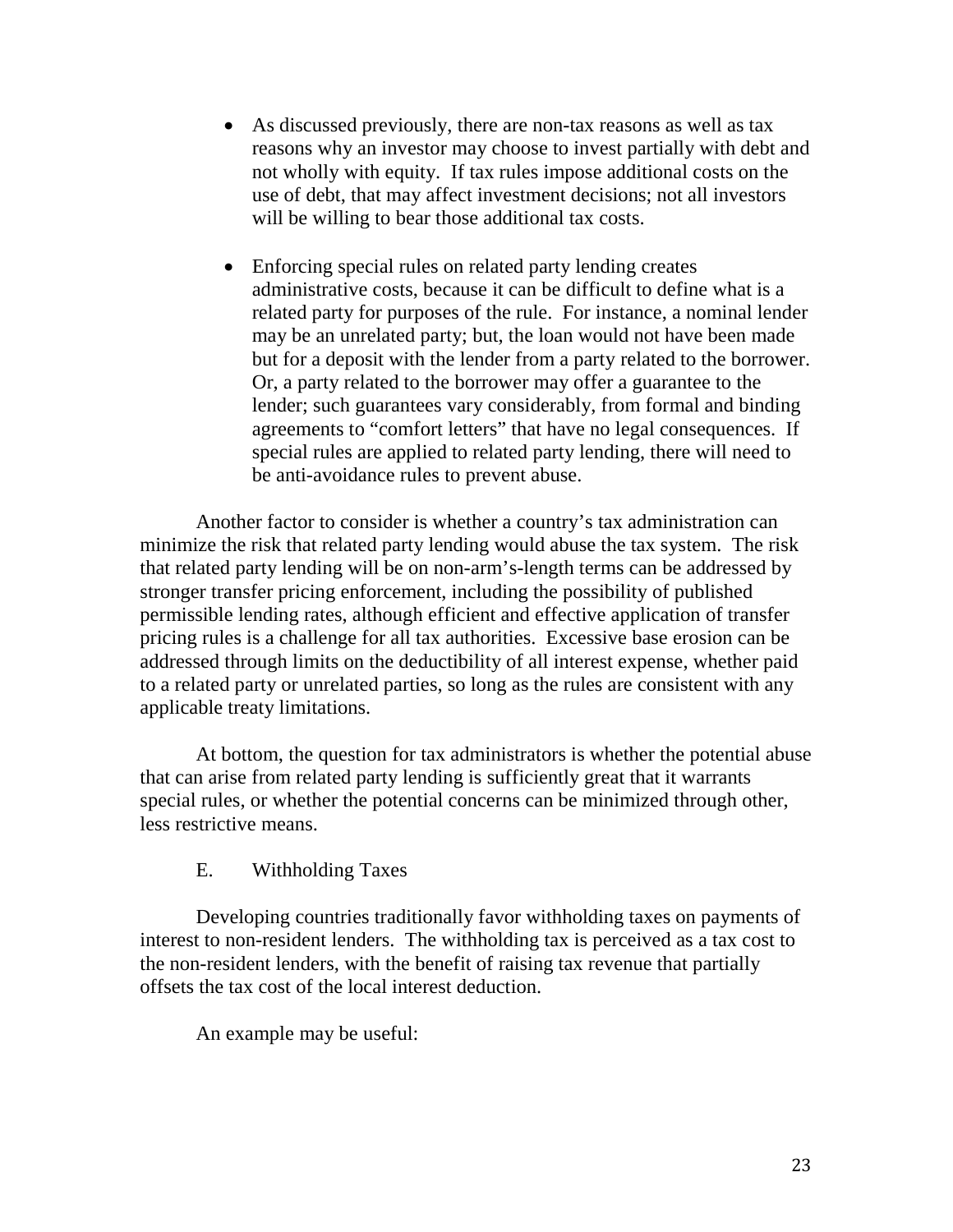- Dart Corporation, resident in Country A, needs to borrow \$1,000. It obtains a loan from Extra Corporation, resident in Country B, for \$1,000 at an interest rate of 8%, or \$80 annually.
- Dart pays the \$80 to Extra, subject to a 10% withholding tax. So, Extra receives \$72 in cash, plus a credit for the \$8 that Dart withheld and remitted to the Country A tax authorities.
- Dart deducts the \$80 of interest in determining its taxable income. The tax rate in Country A is 25%, and Dart has sufficient income to fully benefit from the \$80 deduction. Dart saves \$20 in Country A tax because of the tax deduction.
- Country A has received \$8 in withholding taxes on the payment to Extra, but has foregone \$20 in tax revenue it otherwise would have received from Dart. There is a negative tax rate arbitrage to the Country A fisc from this transaction, but the withholding tax reduced the revenue loss from \$20 to \$12.

Historically, it was generally believed (and probably true) that most lenders could absorb the withholding tax as a credit against home country taxes that the lender would otherwise pay. So, the withholding tax -- \$8 in our example – did not increase costs to the lender (or the interest rate that the lender would charge the borrower), but rather the economic burden of the withholding tax was transferred to the fisc of the country in which the lender was a taxpayer. In the example above, Extra would claim a foreign tax credit in Country B for the \$8 in withholding taxes it paid to Country A. Extra's total tax cost to Countries A and B would be unchanged but Country B would receive \$8 less revenue.

This traditional perspective has eroded in recent years. Lenders are often able to minimize the taxation of interest income, so that withholding taxes are real costs. Accordingly, lenders regularly request a "gross-up" for any taxes withheld, so that the borrower bears the cost of the withholding tax in the form of a higher interest charge.

The higher interest charge, of course, is generally tax deductible, which has the effect of increasing the tax deduction available to the borrower and reducing the borrower's home country taxes.

The decision whether to impose a withholding tax on cross-border payments of interest, and at what rate to impose withholding, requires juggling several factors.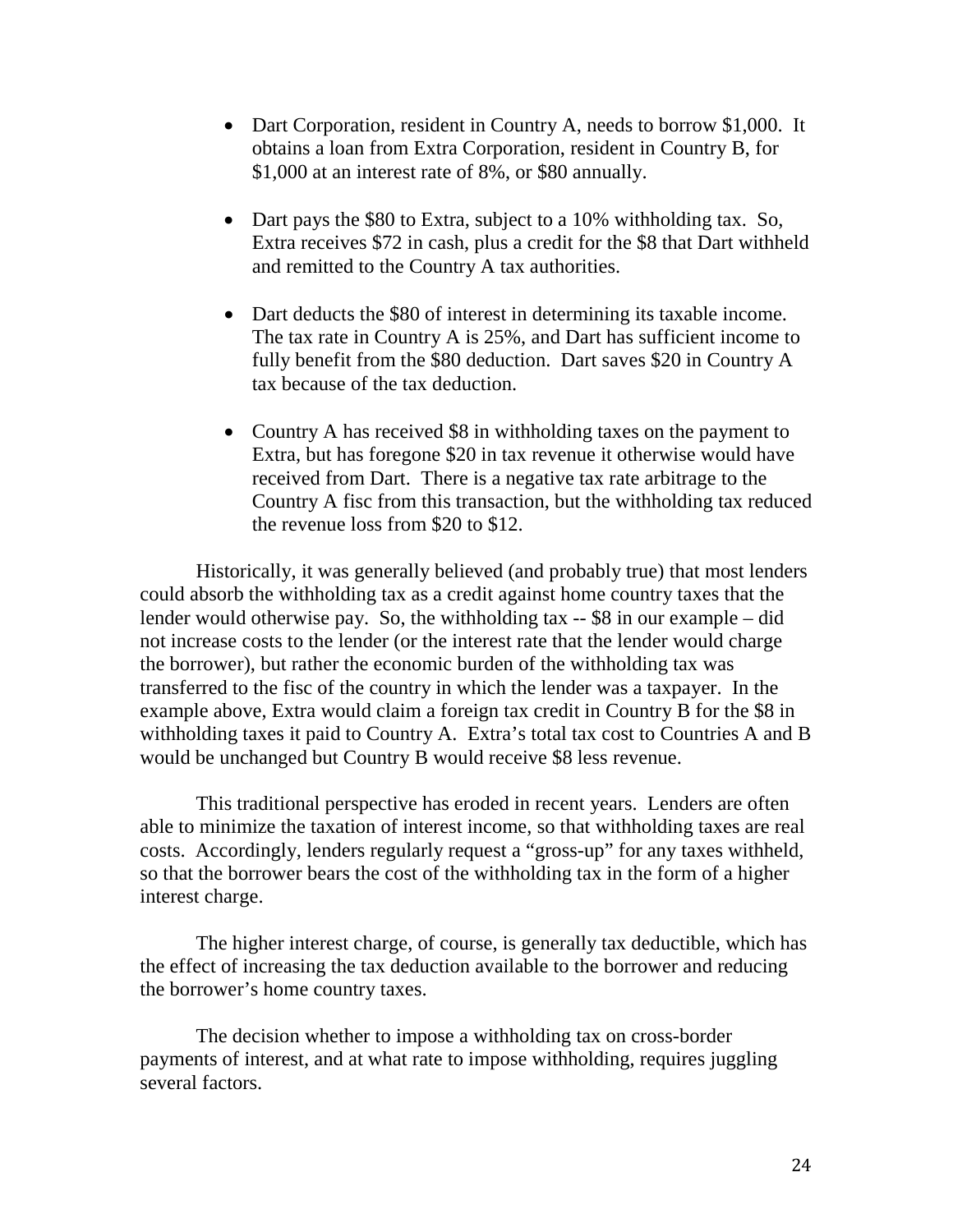The availability of local funds for lending. If a country has sufficient funds within its jurisdiction to meet all reasonable needs for borrowing, then it is more beneficial to impose a withholding tax. China may be an example of such a country, where there is no perceived shortage of funds available for new investment.

When a company borrows funds from a lender within the same country, the interest paid on the loan is not subject to a withholding tax. (Or, in the few countries that impose withholding on domestic payments, the withholding tax is generally treated as a pre-payment of tax that will be calculated on a net basis.) The lender receives the interest income and will be subject to tax on a net basis. The ready availability of local funds for lending sets a market rate of interest that applies equally to lenders from offshore. Any withholding tax and gross-up requirement will not affect the economics of the transaction, because the borrower has local lenders available as competition to the offshore lender.

On the other hand, if a country needs investment capital from offshore, a withholding tax will likely increase local borrowing costs, and a gross-up provision will increase that cost further. To return to the example, if Extra Corporation insisted on a gross-up for its loan, Dart Corporation would remit \$80 to Extra, plus \$8.80 in withholding taxes to the local authorities. The gross-up would yield an additional \$0.80 in taxes to Country A, but at a cost of an additional tax deduction of \$8.80 for Dart Corporation and a tax cost to Country A of 25% of that amount, or \$2.20.

Determining an appropriate withholding tax rate. When the local income tax rate (25% for Country A in our example) is higher than the withholding tax rate (10% in the example), there is a tax rate arbitrage that reduces tax revenues. It is natural to assume that the best way to avoid the arbitrage is to set the withholding tax at the same rate as the local income tax rate.

But, there is another perspective: the withholding tax rate arguably should be set at a level that mirrors what tax revenues would be raised if the lender is a domestic company. In that case, a fairly low withholding tax rate may be appropriate as a proxy for a tax on net income.

The lender will often be a financial institution, which has an interest expense of its own associated with raising the funds that are lent to the borrower. In our example, assume that Dart Corporation borrows the \$1,000 from Forest Corporation, a financial institution in Country A.

Because financial institutions often have high leverage ratios (e.g., 6:1, or even 20:1), Forest Corporation will have substantial interest expense of its own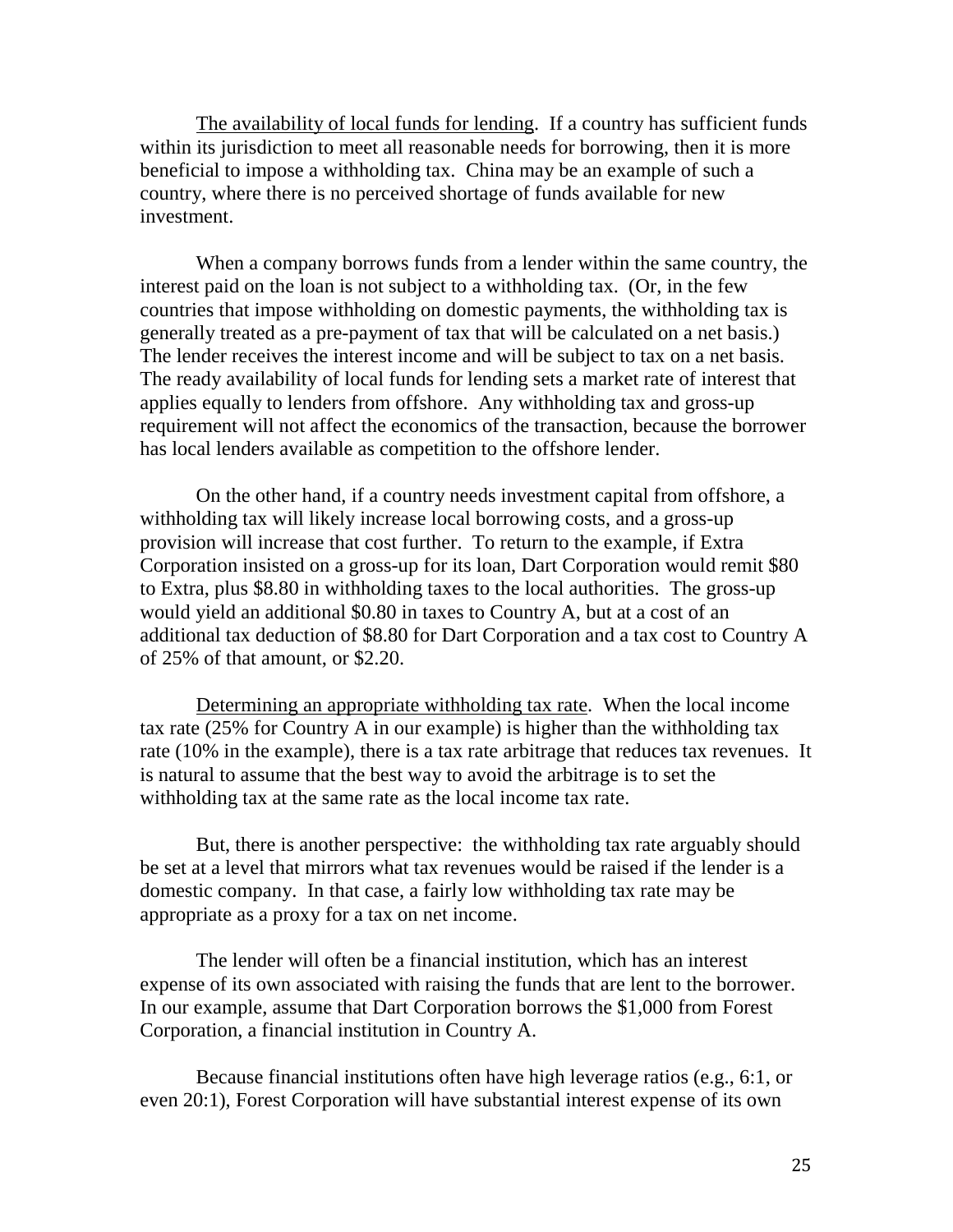arising from the \$1,000 that it raised for the loan to Dart. This interest expense will reduce the net income taxable on the \$80 of interest income that it received from Dart. In many cases, Forest may have net taxable income of only \$8 or less (\$80 of interest income, reduced by an assumed \$72 of interest expense) from the Dart transaction. At a 25% income tax rate, Forest will pay tax of \$2 on its net income.

In such a case, even a 10% withholding tax (which yielded \$8 on the interest payment to Extra Corporation) would appear too high, compared to the tax revenue derived from Forest Corporation on its domestic loan to Dart. When the corporate income tax in Country A is imposed on the small net interest income of Forest Corporation, the total tax revenue raised may be equivalent to a withholding tax on cross-border interest of only 1% or 2%, well below the withholding tax rate generally imposed on cross-border interest.

Summary. One way to address the difficulty of determining an appropriate withholding tax rate on cross-border payments of interest is to adopt differential rates, and this is often the approach followed in tax treaties. When the lender on a loan is a financial institution, a treaty may impose lower withholding tax rates than when the loan is extended by a non-financial institution that may not have significant interest expense of its own. The challenge for a developing country in considering withholding taxes on interest is to balance the desire to minimize tax costs from the tax deduction for interest against the need to ensure any withholding tax does not increase costs (through a gross-up or higher interest rates) or limit the availability of needed investment.

#### <span id="page-25-0"></span>IV. Branch Operations

The discussion above generally assumes that taxpayers are conducting business through separate corporations. In such a case, each corporation keeps its own books and records, and each corporation is expected to deal at arm's-length with all related entities.

In many cases, of course, multinational operations are conducted through branches, not separate corporations. Many, but not all, of the tax issues relating to branches are substantially identical to the issues that apply to corporations. And interest expense is one issue where there can be differences.

In order to determine the taxable income of a branch, the branch must keep books and records of its income and expenses. Under Article 7 of most treaties based on the UN or OECD Model Conventions, a corporation that has a taxable presence (a "permanent establishment" or PE) in another country is taxable in that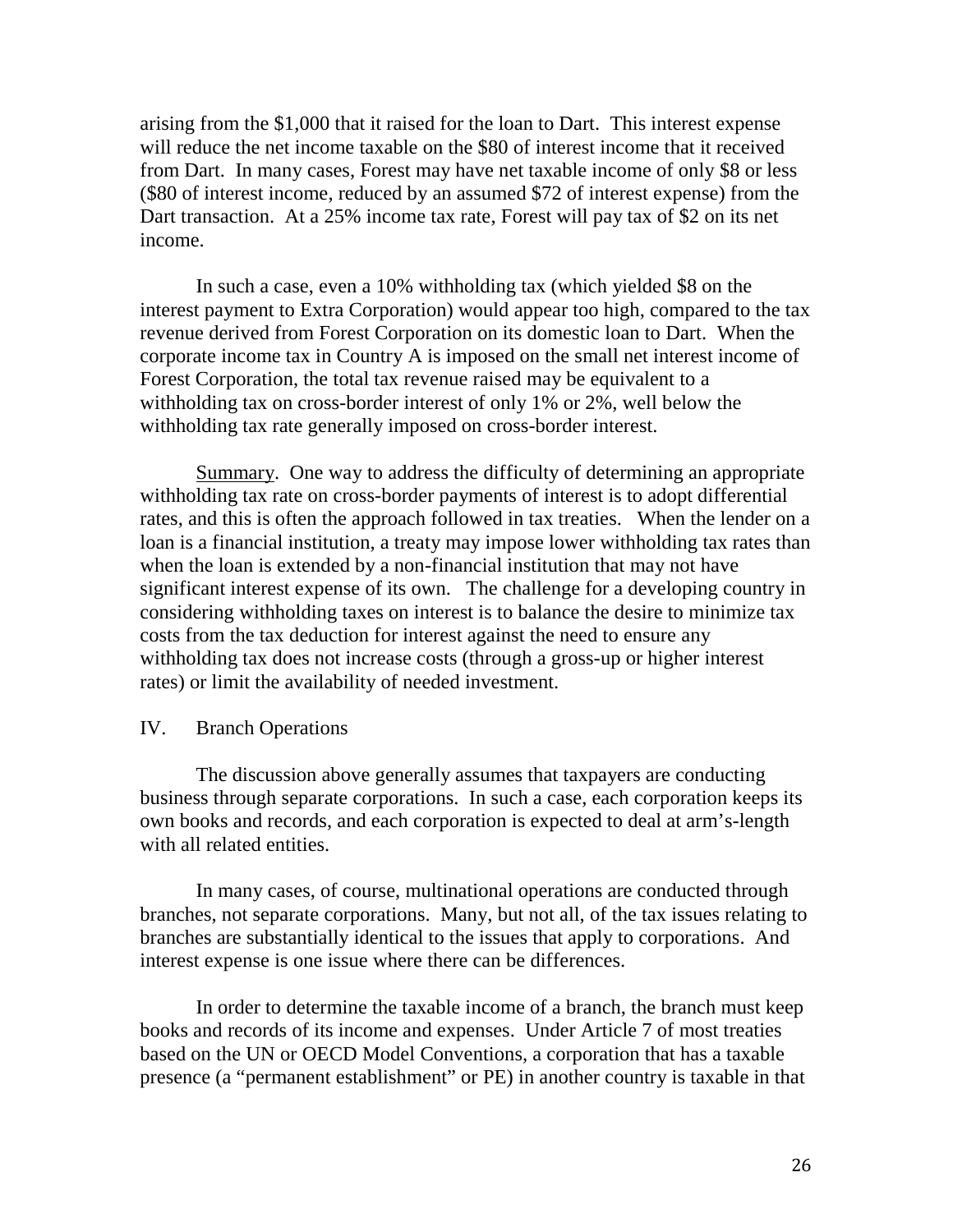other country on the profits "attributable to" the permanent establishment, determined by treating the PE as if it were a separate legal entity from the parent.

With respect to interest expense, however, there is some inconsistency.

- In some cases, the PE calculates its interest expense as if it were a separate legal entity from the parent, based on its own books and records; but
- In other situations, the PE determines its interest expense as a share of the total interest expense incurred by the enterprise of which it is a part. Article 7 (Business Profits) of the UN Model Double Taxation Convention specifically provides that, except in the case of a bank, a PE will not be allowed a deduction for any interest that is notionally charged to the PE by the head office (nor will the PE be considered to earn any interest that it notionally charges to the head office or another branch.) Instead, the PE will be entitled to a deduction for its "allocable share" of interest expense incurred by the enterprise as a whole.

If a branch is allocated and apportioned a share of the interest expense incurred by the parent enterprise, that amount may, of course, be greater or smaller than the amount that would be determined by treating the branch as a separate entity. The argument in favor of allocation, however, is that the PE is not a separate legal entity and so its assets and liabilities are not separate from the assets and liabilities of the larger enterprise, at least in terms of the exposure to creditors.

It is important for a country to make clear how interest expense of a PE will be determined, in order to minimize tax disputes.

<span id="page-26-0"></span>V. Relevance of Tax Treaty Provisions

In fashioning rules that affect the taxation of interest to a recipient, or that limit the availability of deductions for interest expense, countries do not have unfettered discretion, at least where a country has entered into tax treaties with other countries. By treaty, countries mutually limit their taxing authority, in order to foster trade and economic growth.

For instance, Article 11 of the UN Model Double Taxation Convention sets forth principles regarding the tax treatment of interest "arising" in one state and paid to a resident of another contracting state. Article 24 of the model convention provides assurances of non-discrimination for residents of one treaty state that invest in the other treaty state. The language in different treaties varies, but, in general, the taxation of nonresidents should not be "other or more burdensome" than the taxation of a country's own residents, and the taxation of a permanent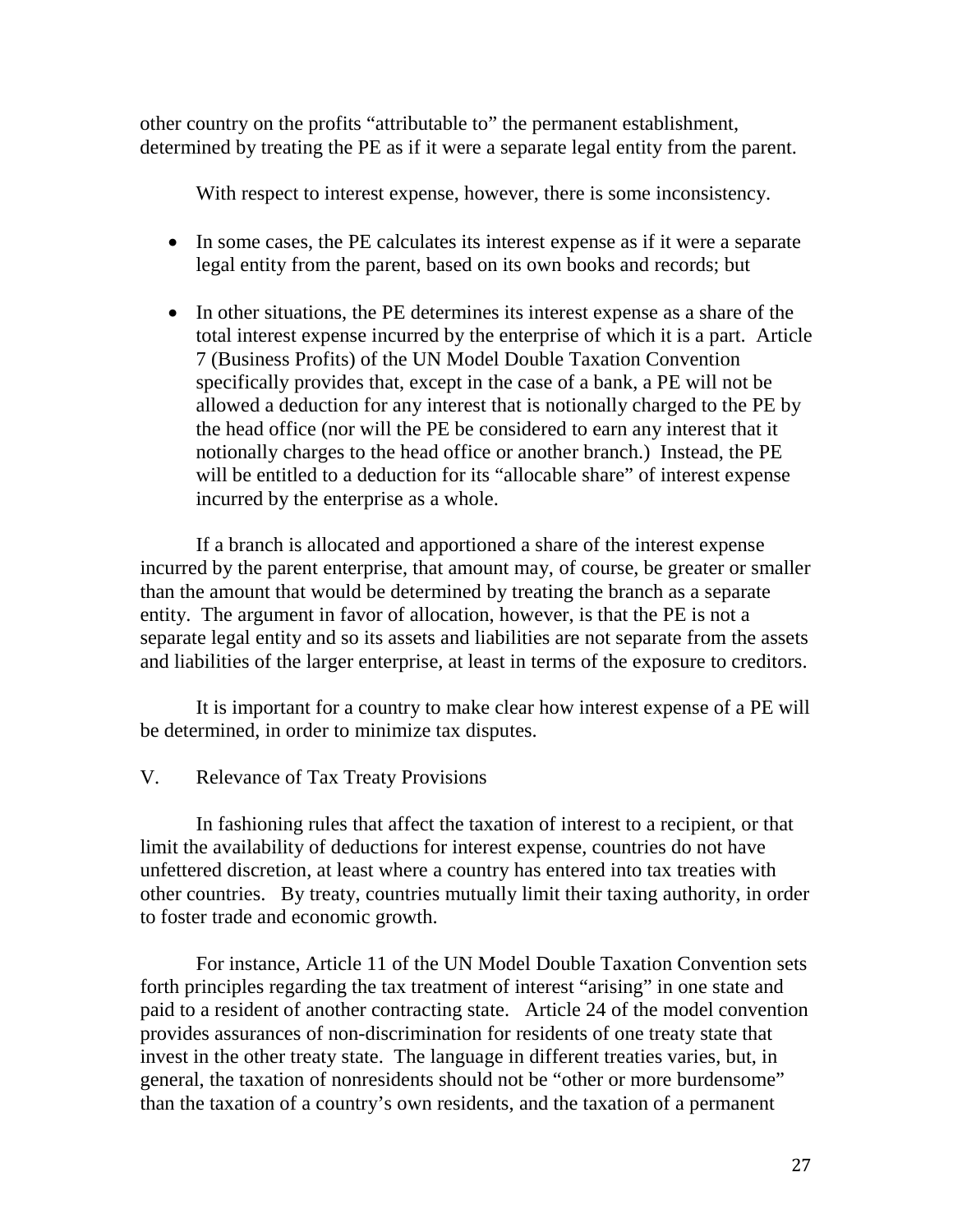establishment "shall not be less favorably levied" than the taxation a country levies on its own enterprises.

The parameters of Articles 11 and 24 are often debated, and occasionally these provisions give rise to legal disputes. But the basic concepts of these treaty provisions are clear and do limit some actions that a country may wish to take with respect to the taxation of interest paid to or incurred by nonresidents.

#### <span id="page-27-0"></span>VI. Conclusion

Loans and the free flow of credit are vital to international business and to economic growth. Interest payments are an ordinary business expense and generally will be deductible by the borrower in calculating both financial statement income and taxable income. The interest income generally will be taxable income to the lender.

But, as the BEPS project has recognized, debt can be a strong tax-planning tool. In some circumstances, interest payments may be considered excessive, so that the relevant tax base is improperly eroded. Tax professionals have struggled for many years to determine when interest payments are excessive, so that tax deductions for those payments should be limited. The BEPS project, and the work of many countries seeking to apply the learning of BEPS, promises to shine new light on this continuing challenge.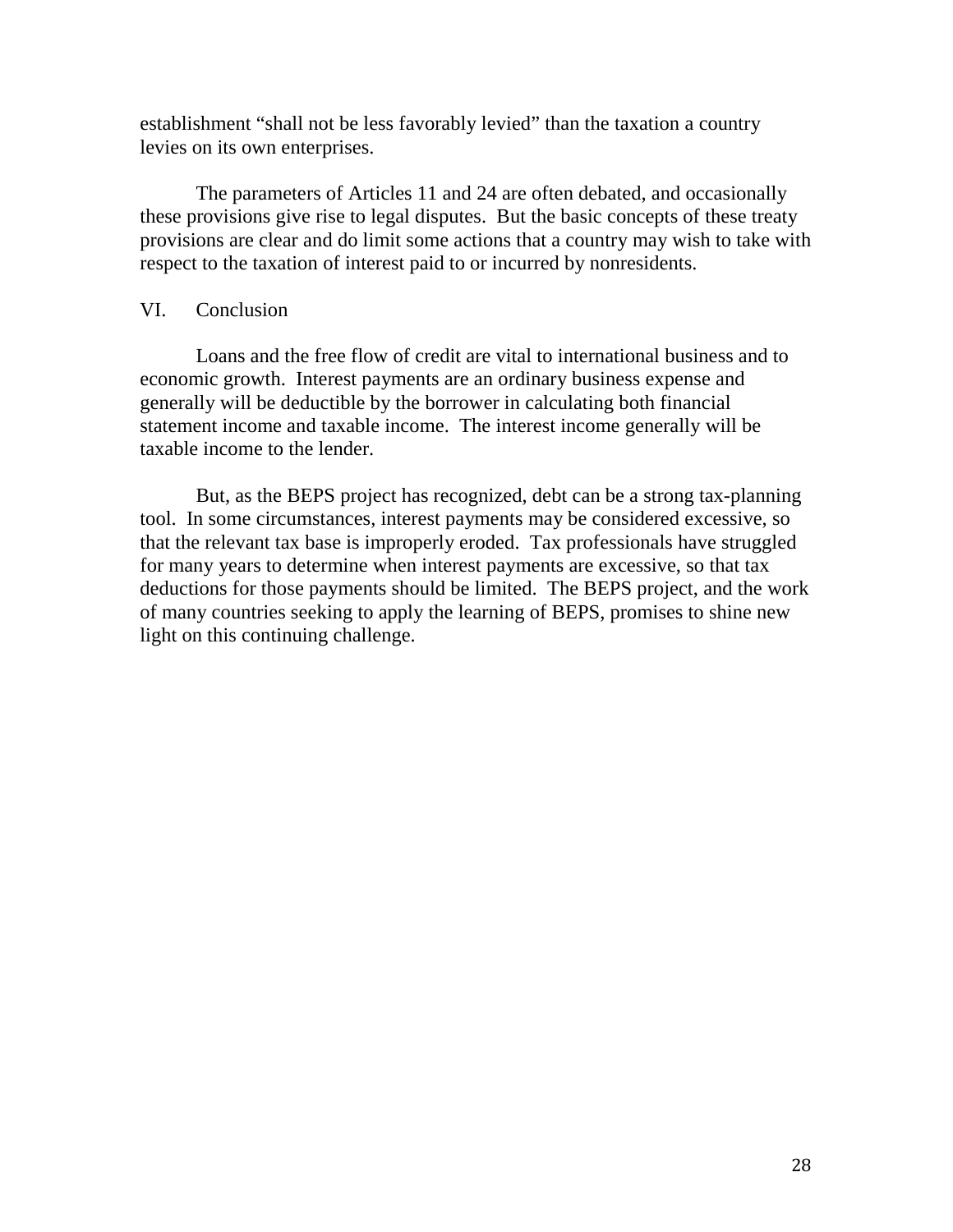## <span id="page-28-0"></span>**References**

*I want to thank my research assistant, Lindsey Ware, for her careful and thoughtful help with this paper. Lindsey is a 2014 graduate of Duke University and a member of the Class of 2017 at Georgetown University Law School.* 

- Arena, Matteo P. and Andrew H. Roper. "The Effect of Taxes on Multinational Debt Location." Journal of Corporate Finance. (16). July 27 2010. Pp 637-654.
- Cull, Robert, Stephen Haber, and Masami Imai. "Related Lending and Banking Development." *Journal of International Business Studies*. (42). 2011. Pp. 406-426.
- Easson, AJ. "Tax Incentives for Foreign Direct Investment in Developing Countries." Australian Tax Forum. (9)4. 1992. Pp. 387.
- Eijffinger, Sylvester C.W., Harry P. Huizinga, and Jan J.G. Lemmen. "Short-Term and Long-Term Government Debt and Nonresident Interest Withholding Taxes." *Journal of Public Economics*. 1998. Pp. 309-334.
- Gajewski, Dominik. "Tax-Related and Economic Consequences of Selecting the Method of Debt Financing of Companies with Regard to Thin Capitalisation in OECD Member Countries." *Contemporary Economics*. 7(2). 2013. Pp. 77-83.
- Hovakimian, Armen, Tim Opler, and Sheridan Titman. "The Debt-Equity Choice." *The Journal of Financial and Quantitative Analysis*. 36(1). March 2001. Pp. 1-24.
- Huizinga, Harry, Johannes Voget, and Wolf Wagner. "International Taxation and Cross-Border Banking." *American Economic Journal: Economic Policy*. 6(2). 2014. Pp. 94-125.
- Huizinga, Harry. "The Incidence of Interest Withholding Taxes: Evidence from the LDC Loan Market." *Journal of Public Economics*. 1996. Pp. 435-451.
- Kaserer, Christoph. "Restricting Interest Deductions in Corporate Tax Systems: Its Impact on Investment Decisions and Capital Markets." *European Private Equity & Venture Capital Association*. March 2008. Pp. 1-36.